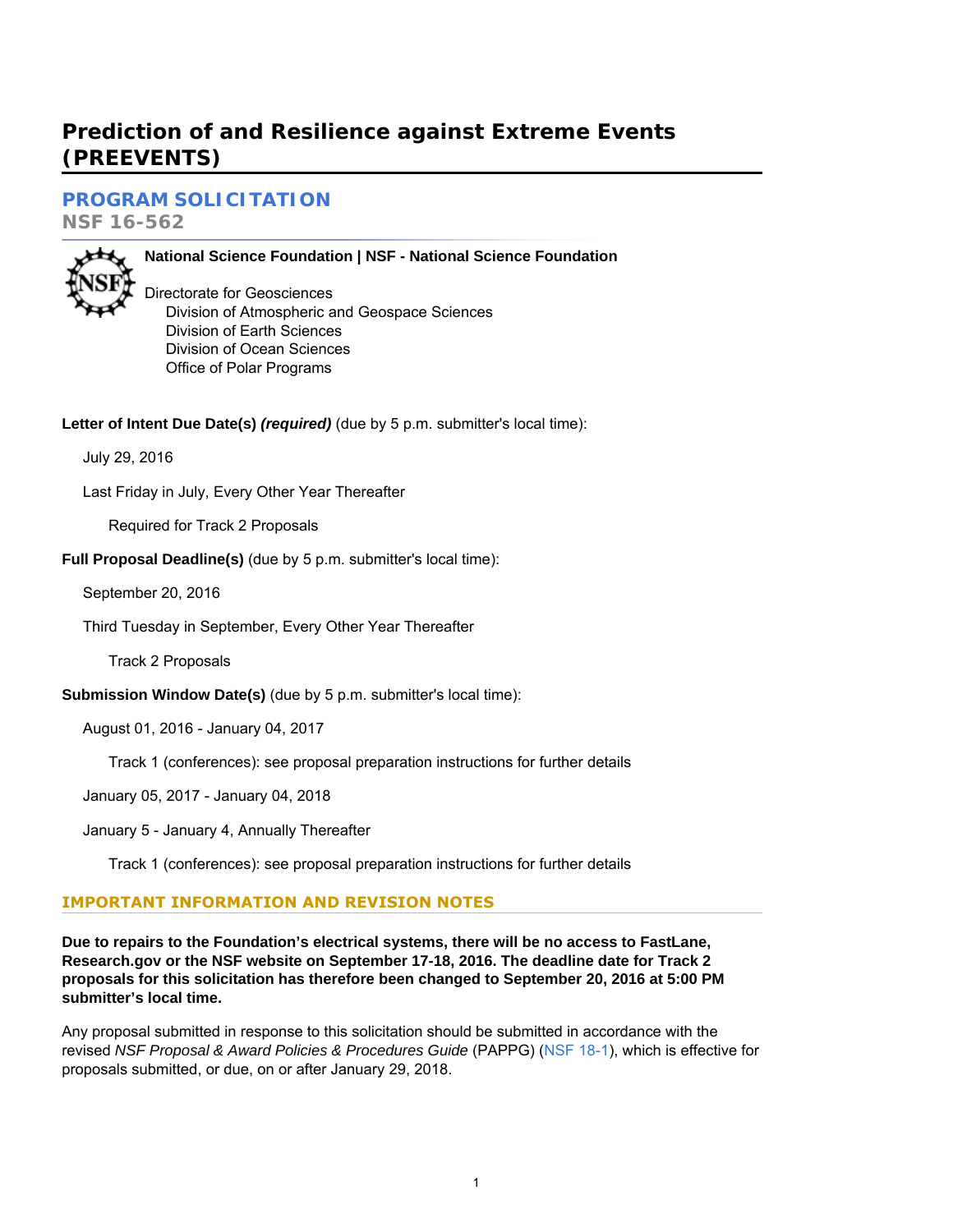## **SUMMARY OF PROGRAM REQUIREMENTS**

## **General Information**

#### **Program Title:**

Prediction of and Resilience against Extreme Events (PREEVENTS)

#### **Synopsis of Program:**

Natural disasters cause thousands of deaths annually, and in 2013 alone caused over \$130 billion in damage worldwide. There is clear societal need to better understand and mitigate the risks posed to the US by natural hazards, consistent with the mandate of the National Science Foundation (NSF) "…to promote the progress of science [and] advance the national health, prosperity, and welfare...."

NSF and the Directorate for Geosciences (GEO) have long supported basic research in scientific and engineering disciplines necessary to understand natural hazards and extreme events, including through the Interdisciplinary Research in Hazards and Disasters (Hazards SEES) program and multiple core programs in the GEO Directorate. PREEVENTS is designed as a logical successor to Hazards SEES and is one element of the NSF-wide Risk and Resilience activity, which has the overarching goal of improving predictability and risk assessment, and increasing resilience, in order to reduce the impact of extreme events on our life, society, and economy. PREEVENTS will provide an additional mechanism to support research and related activities that will improve our understanding of the fundamental processes underlying natural hazards and extreme events in the geosciences.

PREEVENTS is focused on natural hazards and extreme events, and not on technological or deliberately human-caused hazards. The PREEVENTS portfolio will include the potential for disciplinary and multidisciplinary research at all scales, particularly aimed at areas ripe for significant near- or medium-term advances.

PREEVENTS seeks projects that will (1) enhance understanding of the fundamental processes underlying natural hazards and extreme events on various spatial and temporal scales, as well as the variability inherent in such hazards and events, and (2) improve our capability to model and forecast such hazards and events. **All projects requesting PREEVENTS support must be primarily focused on these two targets.** In addition, PREEVENTS projects will improve our understanding of the effects of natural hazards and extreme events and will enable development, with support by other programs and organizations, of new tools to enhance societal preparedness and resilience against such impacts.

## **Cognizant Program Officer(s):**

*Please note that the following information is current at the time of publishing. See program website for any updates to the points of contact.*

- Justin Lawrence, telephone: (703) 292-2425, email: [jlawrenc@nsf.gov](mailto:jlawrenc@nsf.gov)
- Carrie E. Black, telephone:  $(703)$  292-2426, email: [cblack@nsf.gov](mailto:cblack@nsf.gov)
- **Eric T. DeWeaver, telephone: (703) 292-8527, email: [edeweave@nsf.gov](mailto:edeweave@nsf.gov)**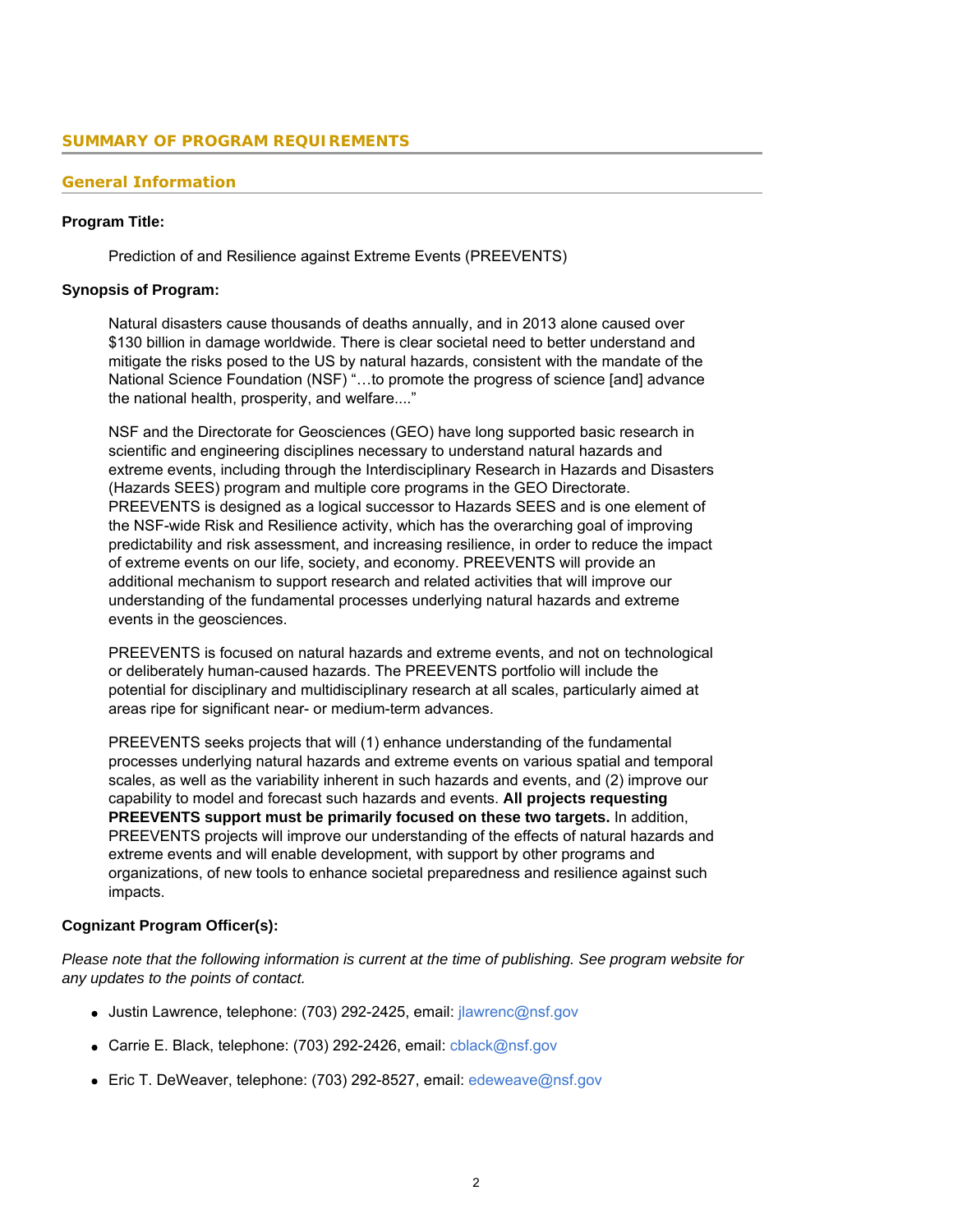Jennifer Wade, telephone: (703) 292-4739, email: [jwade@nsf.gov](mailto:jwade@nsf.gov)

- George Voulgaris, telephone: (703) 292-4770, email: [gvoulgar@nsf.gov](mailto:gvoulgar@nsf.gov)
- Michael E. Jackson, telephone: (703) 292-8033, email: [mejackso@nsf.gov](mailto:mejackso@nsf.gov)
- Nicholas Hayman, telephone: (703) 292-2912, email: [nhayman@nsf.gov](mailto:nhayman@nsf.gov)

#### **Applicable Catalog of Federal Domestic Assistance (CFDA) Number(s):**

47.050 --- Geosciences

## **Award Information**

**Anticipated Type of Award:** Standard Grant or Continuing Grant or Cooperative Agreement

#### **Estimated Number of Awards:** 15 to 20

NSF anticipates funding a total of 15 to 20 proposals pursuant to this solicitation, including both Track 1 and Track 2 projects, subject to availability of funds. NSF anticipates funding a mix of project sizes, with durations up to five years. Note that Track 1 awards will be generally limited to less than \$50,000, but under exceptional circumstances may be up to \$100,000.

**Anticipated Funding Amount:** \$18,000,000 to \$25,000,000

under this solicitation, pending availability of funds.

## **Eligibility Information**

#### **Who May Submit Proposals:**

Proposals may only be submitted by the following:

- Institutions of Higher Education (IHEs) Two- and four-year IHEs (including community colleges) accredited in, and having a campus located in the US, acting on behalf of their faculty members. Special Instructions for International Branch Campuses of US IHEs: If the proposal includes funding to be provided to an international branch campus of a US institution of higher education (including through use of subawards and consultant arrangements), the proposer must explain the benefit(s) to the project of performance at the international branch campus, and justify why the project activities cannot be performed at the US campus.
- Non-profit, non-academic organizations: Independent museums, observatories, research labs, professional societies and similar organizations in the U.S. associated with educational or research activities.
- For-profit organizations: U.S. commercial organizations, especially small businesses with strong capabilities in scientific or engineering research or education.
- **NSF-funded FFRDCs** may submit proposals to this competition, provided that (a) the project includes an academic partner institution, (b) the proposal adheres to all NSF budget guidelines, and (c) the proposal budget does not include any costs already covered by Federal funds.

#### **Who May Serve as PI:**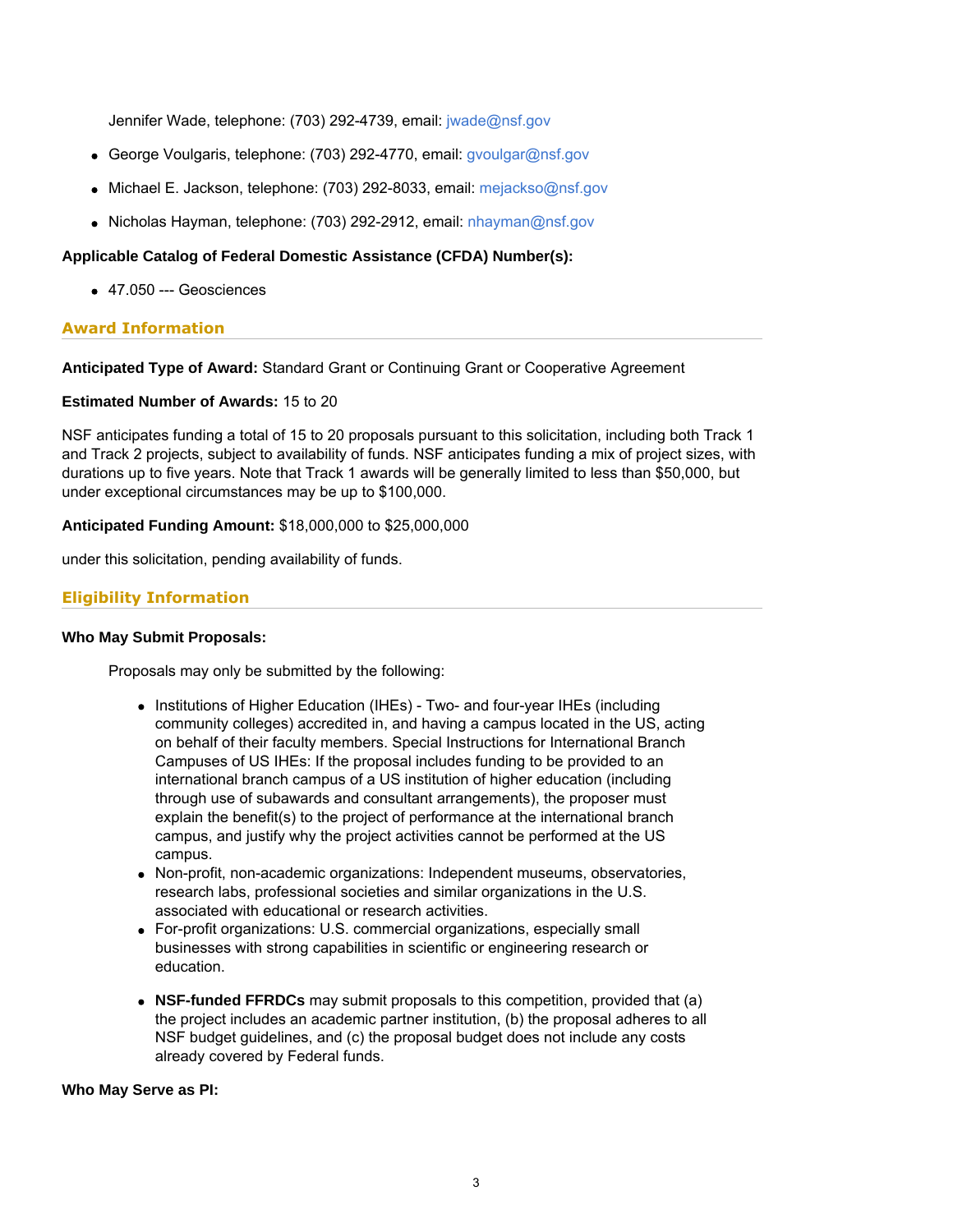- There are no restrictions or limits for investigators from universities and colleges; non-profit, non-academic organizations; and for-profit organizations as defined above.
- **Investigators from NSF-funded FFRDCs** (e.g., National Center for Atmospheric Research/NCAR) may submit proposals to this competition, provided that (a) the project includes an academic partner institution, (b) the proposal adheres to all NSF budget guidelines, and (c) the proposal budget does not include any costs already covered by Federal funds.
- **Participation in any project by investigators from other federal agencies and/or FFRDCs** may be via a letter of participation indicating that those organizations will provide, at no cost, the services and research as indicated in the proposal. Alternatively, **Federal agencies and non-NSF-funded FFRDCs** can participate as subawardees, provided that those organizations include in the proposal a letter from the responsible agency confirming that agency's financial support of the agency's or FFRDC's participation should the project be funded by NSF.

#### **Limit on Number of Proposals per Organization:**

There are no restrictions or limits.

## **Limit on Number of Proposals per PI or Co-PI:** 1

There are no limits on Track 1 proposals.

An individual may appear as Principal Investigator (PI), co-PI, Senior Personnel, subawardee, or consultant (or any similar designation), or elsewhere in the proposal budget in no more than one Track 2 proposal. Proposers are responsible for complying with this restriction. In cases where an individual appears in two or more proposals, **any submitted proposals involving that person may be returned without review.**

## **V. Proposal Preparation and Submission Instructions**

## **A. Proposal Preparation Instructions**

- **Letters of Intent:** Submission of Letters of Intent is required. Please see the full text of this solicitation for further information.
- **Preliminary Proposal Submission:** Not required
- **Full Proposals:**
	- Full Proposals submitted via FastLane: *NSF Proposal and Award Policies and Procedures Guide* (PAPPG) guidelines apply. The complete text of the PAPPG is available electronically on the NSF website at: [https://www.nsf.gov/publications/pub\\_summ.jsp?](https://www.nsf.gov/publications/pub_summ.jsp?ods_key=pappg) [ods\\_key=pappg.](https://www.nsf.gov/publications/pub_summ.jsp?ods_key=pappg)
	- Full Proposals submitted via Grants.gov: *NSF Grants.gov Application Guide: A Guide for the Preparation and Submission of NSF Applications via Grants.gov* guidelines apply (Note: The *NSF Grants.gov Application Guide* is available on the Grants.gov website and on the NSF website at: [https://www.nsf.gov/publications/pub\\_summ.jsp?](https://www.nsf.gov/publications/pub_summ.jsp?ods_key=grantsgovguide) [ods\\_key=grantsgovguide](https://www.nsf.gov/publications/pub_summ.jsp?ods_key=grantsgovguide)).

#### **B. Budgetary Information**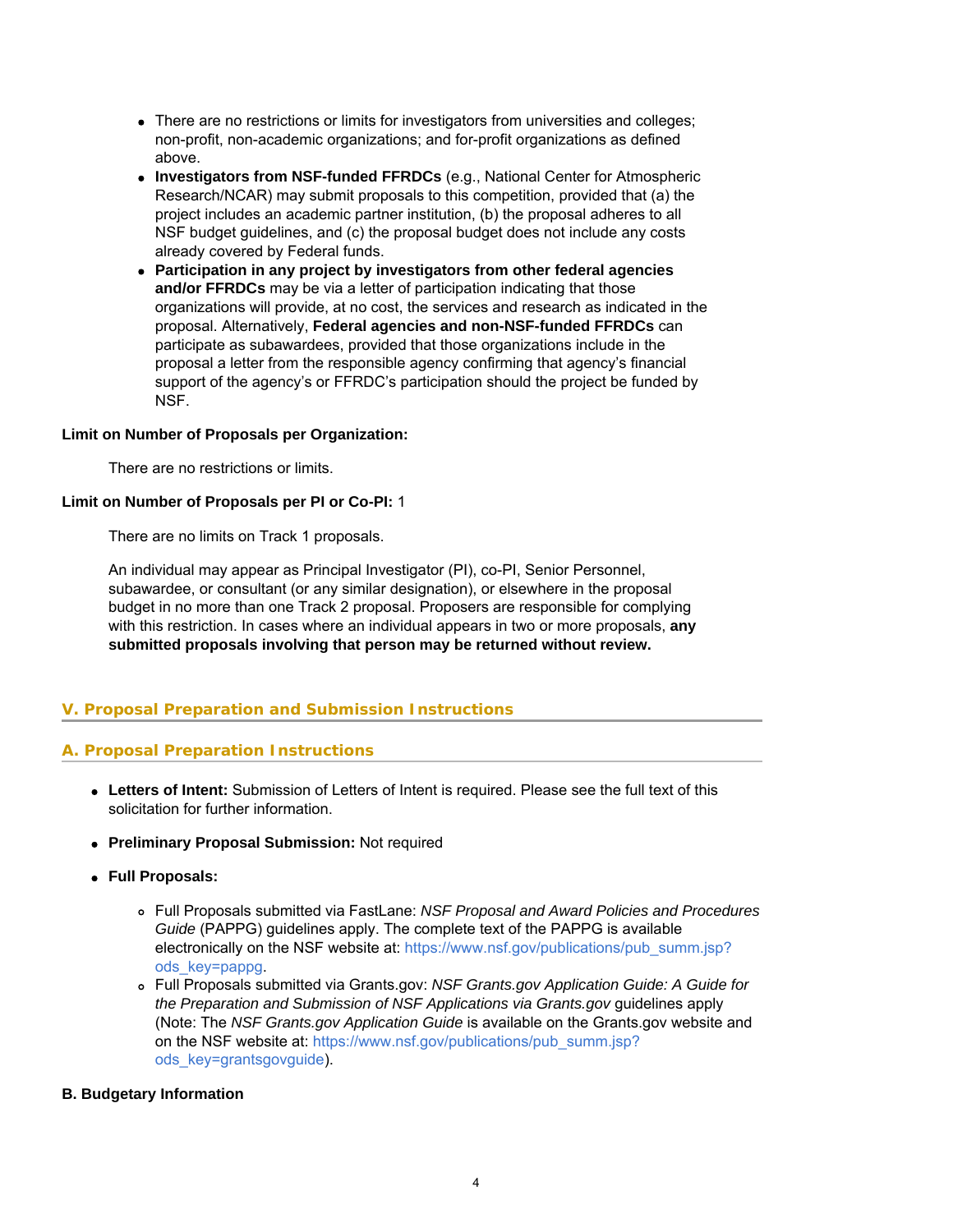#### **Cost Sharing Requirements:**

Inclusion of voluntary committed cost sharing is prohibited.

**Indirect Cost (F&A) Limitations:**

Not Applicable

**Other Budgetary Limitations:**

Other budgetary limitations apply. Please see the full text of this solicitation for further information.

## **C. Due Dates**

**Letter of Intent Due Date(s)** *(required)* (due by 5 p.m. submitter's local time):

July 29, 2016

Last Friday in July, Every Other Year Thereafter

Required for Track 2 Proposals

**Full Proposal Deadline(s)** (due by 5 p.m. submitter's local time):

September 20, 2016

Third Tuesday in September, Every Other Year Thereafter

Track 2 Proposals

**Submission Window Date(s)** (due by 5 p.m. submitter's local time):

August 01, 2016 - January 04, 2017

Track 1 (conferences): see proposal preparation instructions for further details

January 05, 2017 - January 04, 2018

January 5 - January 4, Annually Thereafter

Track 1 (conferences): see proposal preparation instructions for further details

## **Proposal Review Information Criteria**

## **Merit Review Criteria:**

National Science Board approved criteria. Additional merit review considerations apply. Please see the full text of this solicitation for further information.

## **Award Administration Information**

#### **Award Conditions:**

Additional award conditions apply. Please see the full text of this solicitation for further information.

#### **Reporting Requirements:**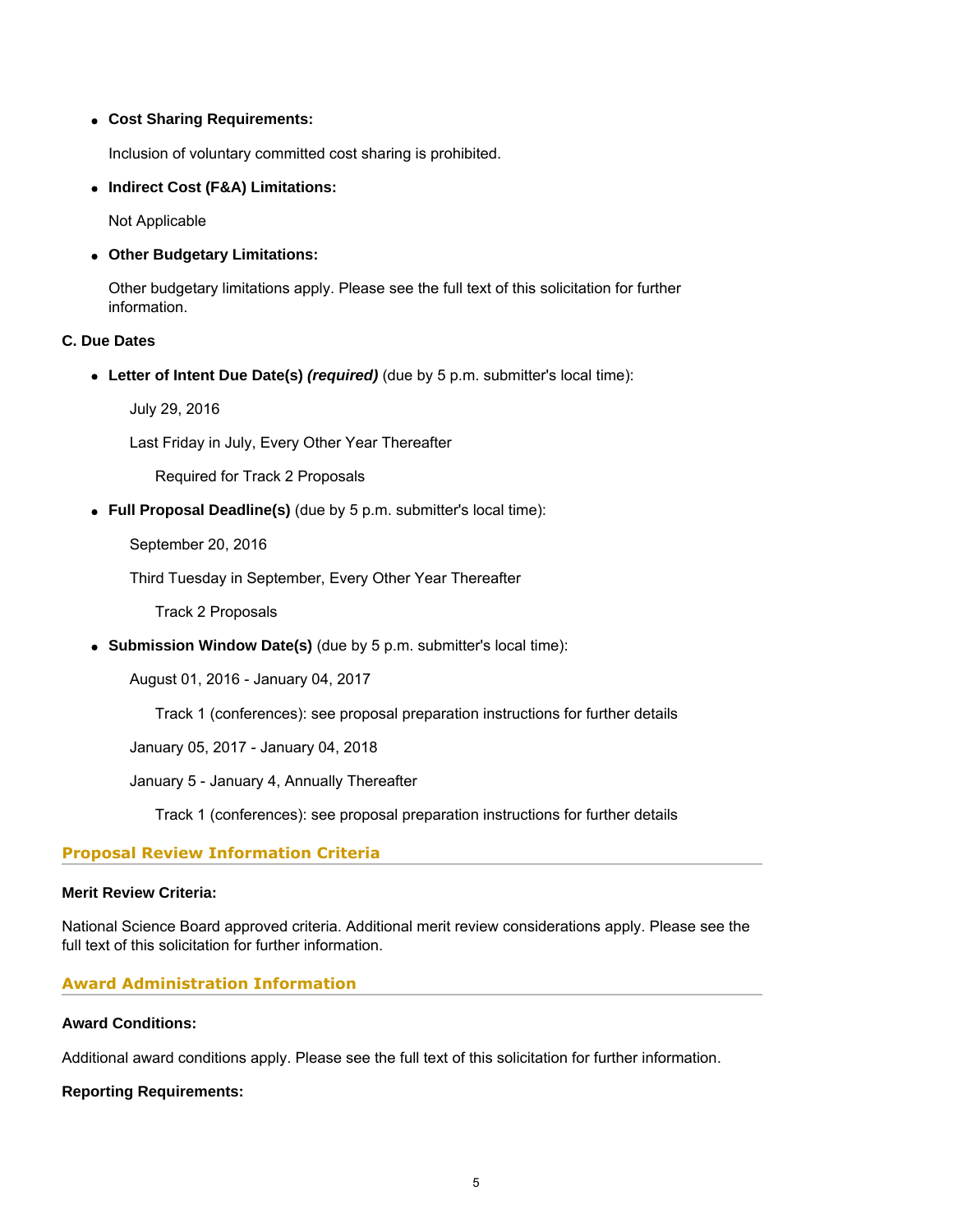<span id="page-5-0"></span>Additional reporting requirements apply. Please see the full text of this solicitation for further information.

## **TABLE OF CONTENTS**

#### **[Summary of Program Requirements](#page-0-0)**

- I. **[Introduction](#page-5-1)**
- II. **[Program Description](#page-6-0)**
- III. **[Award Information](#page-7-0)**
- IV. **[Eligibility Information](#page-7-1)**

#### V. **[Proposal Preparation and Submission Instructions](#page-8-0)**

- A. [Proposal Preparation Instructions](#page-8-0)
- B. [Budgetary Information](#page-13-0)
- C. [Due Dates](#page-13-1)
- D. [FastLane/Grants.gov Requirements](#page-14-0)

#### VI. **[NSF Proposal Processing and Review Procedures](#page-14-1)**

- A. [Merit Review Principles and Criteria](#page-15-0)
- B. [Review and Selection Process](#page-17-0)

## VII. **[Award Administration Information](#page-18-0)**

- A. [Notification of the Award](#page-18-1)
- B. [Award Conditions](#page-18-2)
- C. [Reporting Requirements](#page-19-0)

#### VIII. **[Agency Contacts](#page-20-0)**

IX. **[Other Information](#page-20-1)**

#### <span id="page-5-1"></span> **I. INTRODUCTION**

Natural disasters cause thousands of deaths annually, and in 2013 alone caused over \$130 billion in damage worldwide. NOAA has estimated that recovery from Hurricane Sandy will cost over \$65 billion, and that the 2012 drought cost the US economy over \$30 billion. The 2011 earthquake in Japan killed over 15,000 people in one of the most earthquake-prepared nations on Earth, and comparable events will strike the US Pacific Northwest. There is a clear societal need to better understand and mitigate the risks posed to the US by natural hazards, consistent with NSF's mandate "…to promote the progress of science [and] advance the national health, prosperity, and welfare...."

PREEVENTS is one element of the NSF-wide Risk and Resilience activity, which has the overarching goal of improving predictability and risk assessment, and increasing resilience, in order to reduce the impact of extreme events on our life, society, and economy. PREEVENTS is designed as a logical successor to the Hazards SEES program and as an additional mechanism to support research and related activities that will improve our understanding of the fundamental processes underlying natural hazards and extreme events in the geosciences.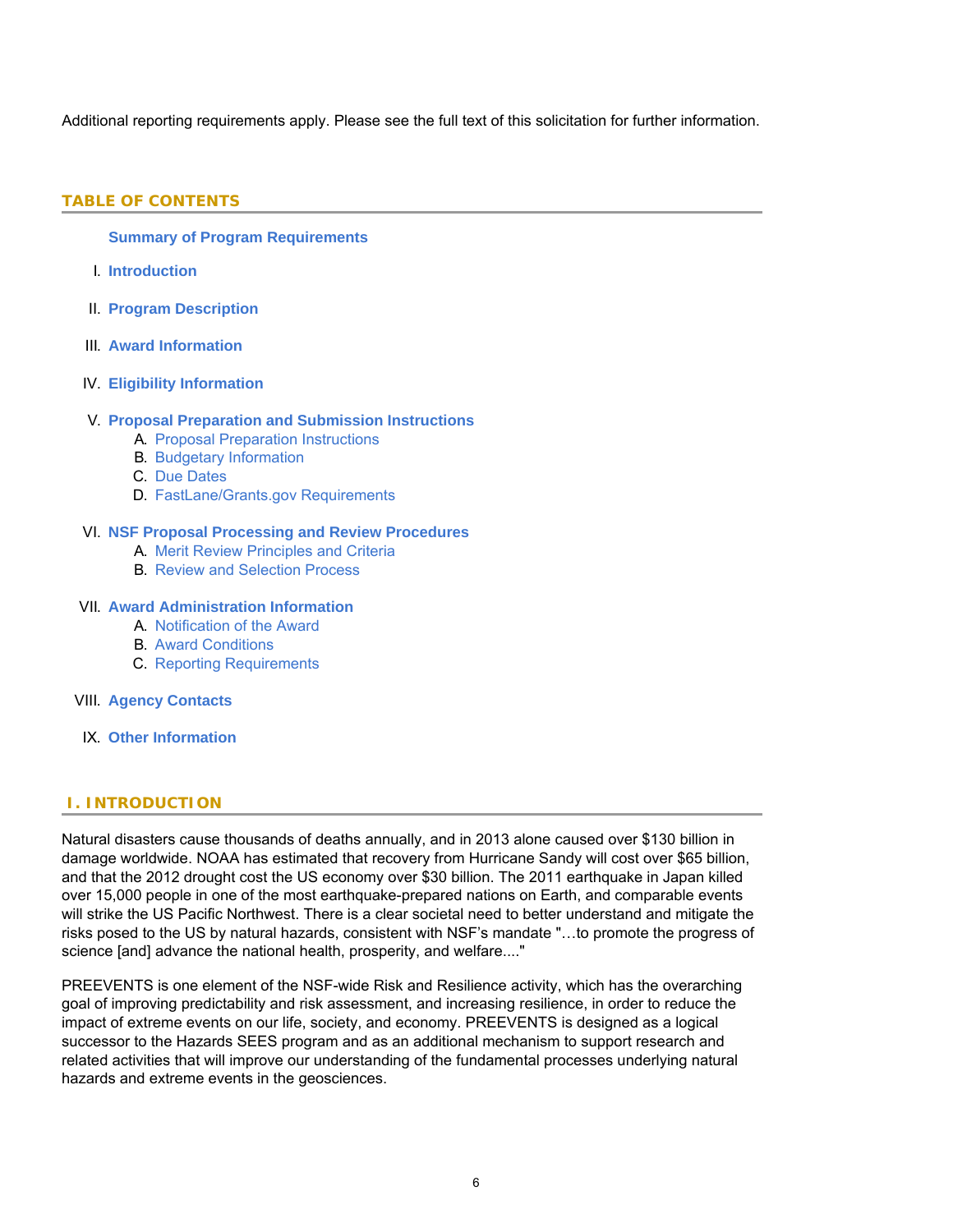PREEVENTS is focused on natural hazards and extreme events, and not technological or deliberately human-caused hazards and/or extreme events (e.g., accidental or deliberate technological disasters, terrorism, war, etc.). The PREEVENTS portfolio will include the potential for disciplinary and multidisciplinary research at all scales, particularly aimed at areas ripe for significant near- or mediumterm advances.

## <span id="page-6-0"></span>**II. PROGRAM DESCRIPTION**

PREEVENTS seeks to address these issues by supporting projects that will (1) enhance understanding of the fundamental processes underlying natural hazards and extreme events on various spatial and temporal scales, as well as the variability inherent in such hazards and events, and (2) improve our capability to model and forecast such hazards and events. **All projects requesting PREEVENTS support must be primarily focused on these two targets.**

PREEVENTS projects should improve our understanding of the direct and/or cascading effects of natural hazards and extreme events. PREEVENTS projects will enable development, with support by other programs and organizations, of new tools to enhance societal preparedness and resilience against such impacts. PREEVENTS encourages, but does not require, that proposals incorporate these two subsidiary goals.

## **Program Tracks**

## **Track 1: Conferences**

PREEVENTS is intended to encourage new scientific directions in the domains of natural hazards and extreme events. Proposals may be submitted for conferences that will foster development of interdisciplinary or multidisciplinary communities required to address complex questions surrounding natural hazards and extreme events. Proposals for conferences within a well-established community or a single discipline are not appropriate for PREEVENTS.

PIs for prospective Track 1 proposals are encouraged to contact the PREEVENTS Management Team ([preevents@nsf.gov](mailto:preevents@nsf.gov)) prior to submitting a proposal. PIs should send a summary of the proposed conference (up to two pages long) that describes the purpose of the conference, the disciplines and communities involved, and how the proposed conference would advance the goals of PREEVENTS. Budgets for Track 1 proposals are generally limited to less than \$50,000, but under exceptional circumstances may be up to \$100,000.

Track 1 proposals may be submitted at any time within the submission windows given in this solicitation, but proposers should be aware that proposals may **not** be submitted between 5:00 pm and 11:59 p.m. proposer's local time on the last day of the submission window.

PIs for all Track 1 awards will be required to submit to NSF a public report that summarizes the conference activities, attendance, and outcomes; describes scientific and/or technical challenges that remain to be overcome in the areas discussed during the conference; and identifies specific next steps to advance knowledge in the areas of natural hazards and extreme events that were considered during the conference. These reports will be made publicly available via the NSF Web site. Further details will be provided by the cognizant Program Officers and in the award document.

#### **Track 2**

PREEVENTS welcomes proposals addressing both primary targets described above, but which may extend beyond what is typically supported by GEO "core" programs due to the scope, scale, and/or complexity of the problem to be studied or approaches to be used; because the problem requires a multidisciplinary approach spanning multiple GEO programs or divisions; or for other similar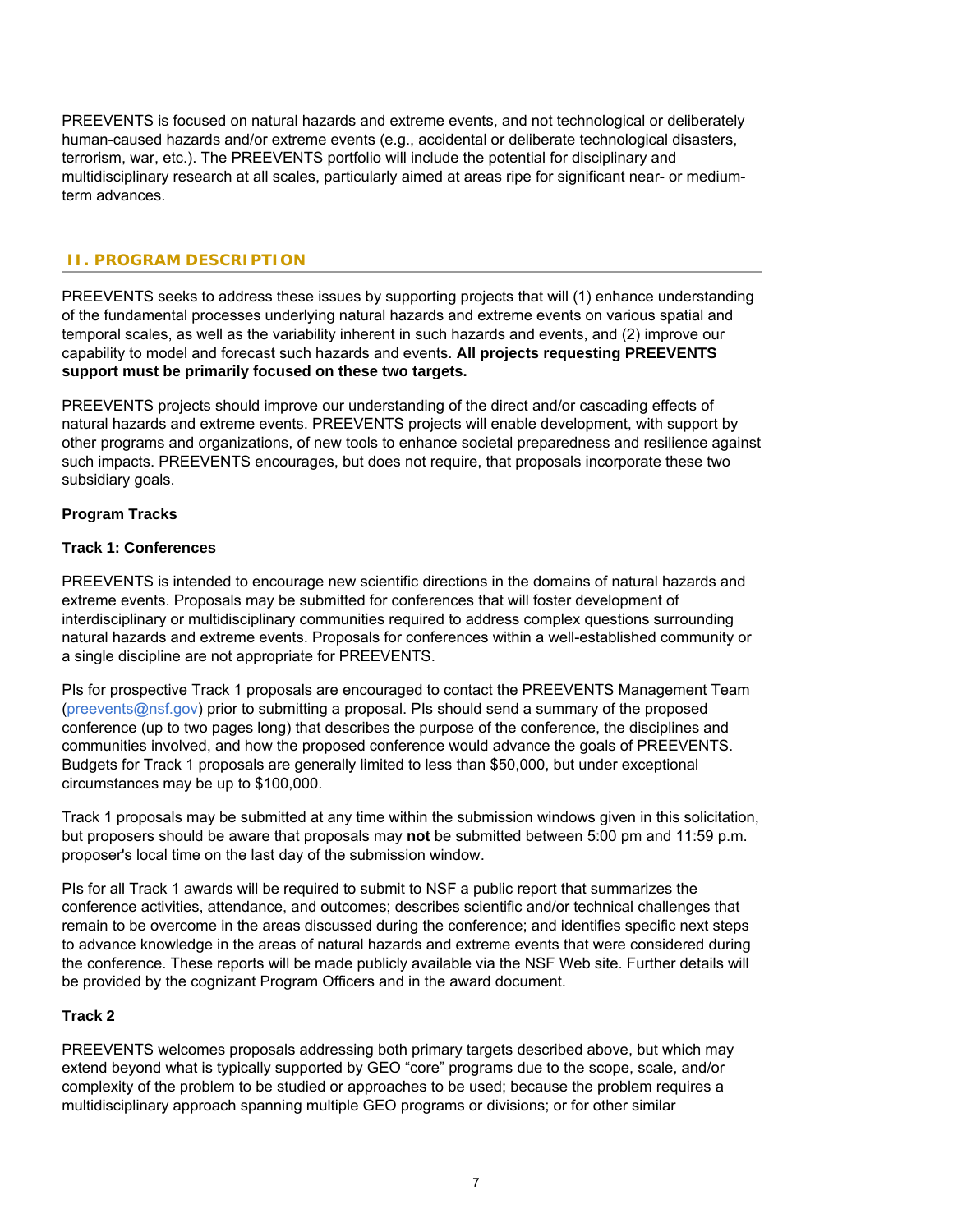programmatic reasons. **Track 2 proposals may not request support for generation or collection of new data and/or measures (e.g., field instrument deployments or other similar experiments), but may request support for analysis, synthesis, and/or modeling efforts that use existing data and/or measures.** Proposals for PREEVENTS-relevant projects that include generation or collection of new data/and or measures should be submitted to appropriate GEO programs following the guidelines and requirements of those programs, in order to ensure appropriate consideration of field and/or facility support. Such proposals may be considered for PREEVENTS co-funding after merit review by the managing program.

Track 2 proposals may be submitted for durations of up to five years. Project durations and budgets must be commensurate with the scope of the work proposed, and with guidance provided elsewhere in this solicitation regarding anticipated program resources.

## <span id="page-7-0"></span>**III. AWARD INFORMATION**

NSF anticipates funding a total of 15 to 20 proposals pursuant to this solicitation, including both Track 1 and Track 2 projects, subject to availability of funds. NSF anticipates funding a mix of project sizes, with durations up to five years. Note that Track 1 awards will be generally limited to less than \$50,000, but under exceptional circumstances may be up to \$100,000.

## <span id="page-7-1"></span>**IV. ELIGIBILITY INFORMATION**

#### **Who May Submit Proposals:**

Proposals may only be submitted by the following:

- Institutions of Higher Education (IHEs) Two- and four-year IHEs (including community colleges) accredited in, and having a campus located in the US, acting on behalf of their faculty members. Special Instructions for International Branch Campuses of US IHEs: If the proposal includes funding to be provided to an international branch campus of a US institution of higher education (including through use of subawards and consultant arrangements), the proposer must explain the benefit(s) to the project of performance at the international branch campus, and justify why the project activities cannot be performed at the US campus.
- Non-profit, non-academic organizations: Independent museums, observatories, research labs, professional societies and similar organizations in the U.S. associated with educational or research activities.
- For-profit organizations: U.S. commercial organizations, especially small businesses with strong capabilities in scientific or engineering research or education.
- **NSF-funded FFRDCs** may submit proposals to this competition, provided that (a) the project includes an academic partner institution, (b) the proposal adheres to all NSF budget guidelines, and (c) the proposal budget does not include any costs already covered by Federal funds.

#### **Who May Serve as PI:**

• There are no restrictions or limits for investigators from universities and colleges; non-profit, non-academic organizations; and for-profit organizations as defined above.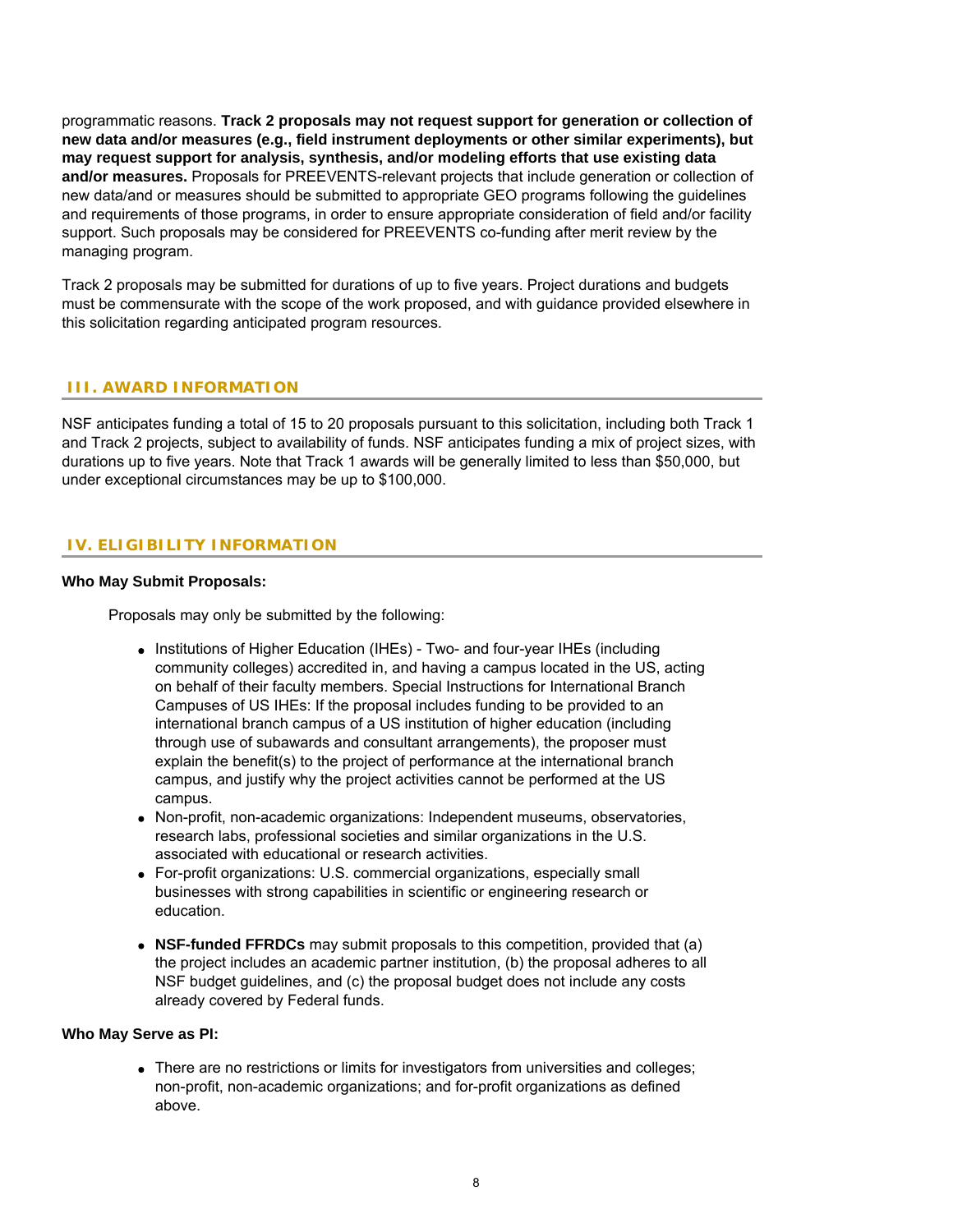- **Investigators from NSF-funded FFRDCs** (e.g., National Center for Atmospheric Research/NCAR) may submit proposals to this competition, provided that (a) the project includes an academic partner institution, (b) the proposal adheres to all NSF budget guidelines, and (c) the proposal budget does not include any costs already covered by Federal funds.
- **Participation in any project by investigators from other federal agencies and/or FFRDCs** may be via a letter of participation indicating that those organizations will provide, at no cost, the services and research as indicated in the proposal. Alternatively, **Federal agencies and non-NSF-funded FFRDCs** can participate as subawardees, provided that those organizations include in the proposal a letter from the responsible agency confirming that agency's financial support of the agency's or FFRDC's participation should the project be funded by NSF.

## **Limit on Number of Proposals per Organization:**

There are no restrictions or limits.

## **Limit on Number of Proposals per PI or Co-PI:** 1

There are no limits on Track 1 proposals.

An individual may appear as Principal Investigator (PI), co-PI, Senior Personnel, subawardee, or consultant (or any similar designation), or elsewhere in the proposal budget in no more than one Track 2 proposal. Proposers are responsible for complying with this restriction. In cases where an individual appears in two or more proposals, **any submitted proposals involving that person may be returned without review.**

## <span id="page-8-0"></span> **V. PROPOSAL PREPARATION AND SUBMISSION INSTRUCTIONS**

## **A. Proposal Preparation Instructions**

#### **Letters of Intent** *(required)*:

**Letters of Intent are only required for Track 2 proposals.**

## **Track 2 proposals may only be submitted by organizations that have submitted the required Track 2 Letter of Intent (LOI) by the LOI due date.**

NSF will use LOIs to ensure that the appropriate expertise is available for participation in the review and selection process, to foresee potential conflicts of interest, and to anticipate special award conditions that may be necessary to accommodate the proposed project structure. The LOI is a statement of a proposer's preliminary plans; the senior personnel, partner organizations, and proposed plans may change between submission of the Letter of Intent and submission of the Full Proposal.

A complete PREEVENTS Track 2 Letter of Intent must include the following information, submitted via FastLane no later than the LOI due date:

- Project Title
- In the "Synopsis" Data Field (maximum 2,500 characters of plain text): provide a summary that briefly describes the planned project and identifies the natural hazard and/or extreme event process that would be addressed; explains the scientific motivation for the planned effort; and describes specifically how the planned work would address both of the primary PREEVENTS targets. The synopsis should be sufficiently detailed to permit an appropriate selection of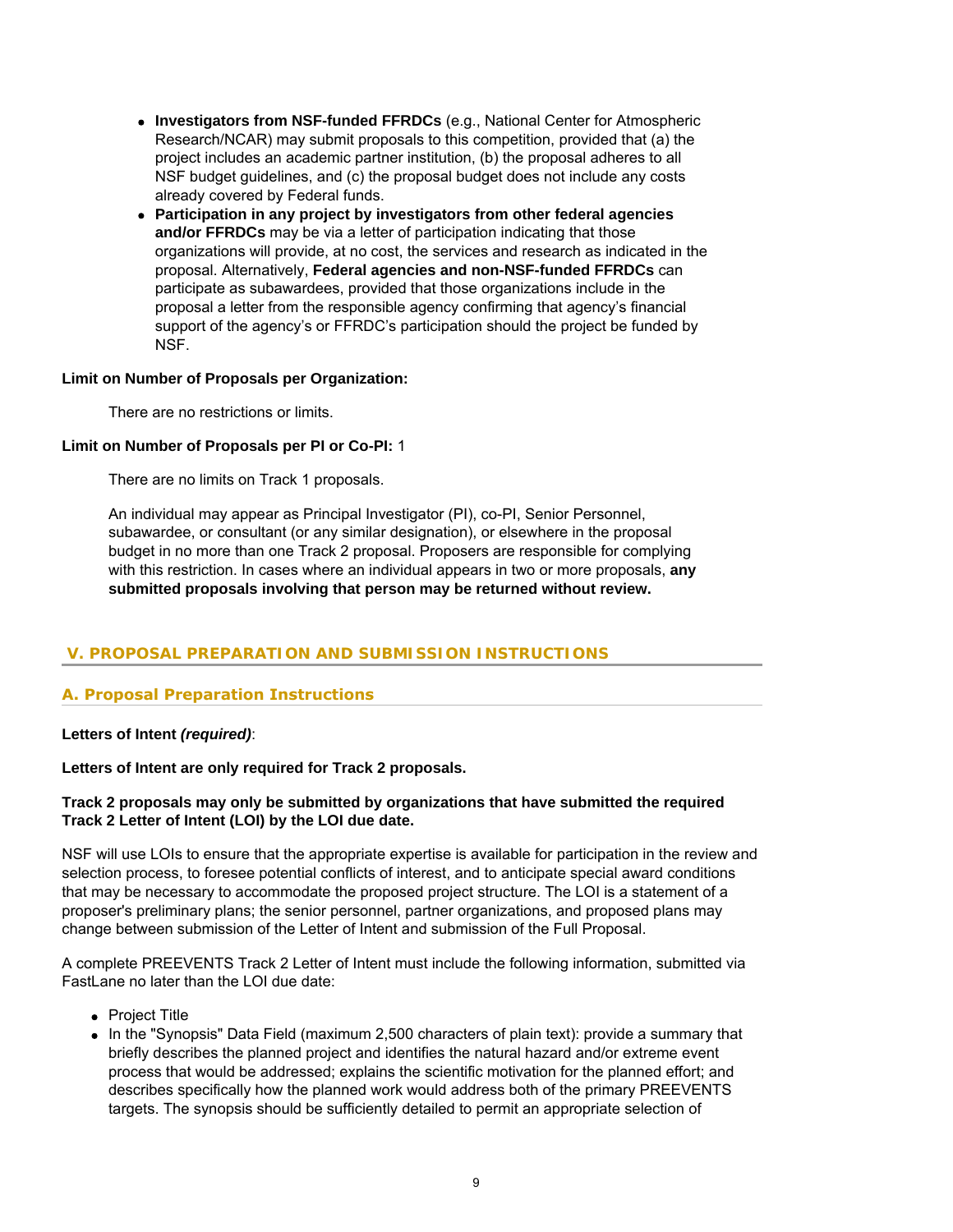potential reviewers.

- In the "Other Comments" text data field (maximum 2,500 characters of plain text): provide full names and institutional affiliations of the PI, co-PI, and anticipated Senior Personnel and a list of participating organizations
- In the "Point of Contact for NSF Inquiries" field (maximum 255 characters of plain text): Name and contact information for the individual to whom inquiries from NSF should be sent
- In the "Estimated Total Funding Request" field: Estimated total budget request for the entire project.

#### **Upon successful submission of the LOI by the Sponsored Projects Office, please save a PDF copy of the submitted LOI, for use in the corresponding Track 2 full proposal submission.**

## **Letter of Intent Preparation Instructions**:

When submitting a Letter of Intent through FastLane in response to this Program Solicitation please note the conditions outlined below:

- Other Participating Organizations are allowed
- Subrecipients may participate in more than one Letter of Intent
- Submission by an Authorized Organizational Representative (AOR) is required when submitting Letters of Intent.
- Point of Contact for NSF Inquiries

is required when submitting Letters of Intent

Estimated Total Funding Request

is required when submitting Letters of Intent

Submission of multiple Letters of Intent is not allowed

**Full Proposal Preparation Instructions**: Proposers may opt to submit proposals in response to this Program Solicitation via Grants.gov or via the NSF FastLane system.

- Full proposals submitted via FastLane: Proposals submitted in response to this program solicitation should be prepared and submitted in accordance with the general guidelines contained in the *NSF Proposal & Award Policies & Procedures Guide* (PAPPG). The complete text of the PAPPG is available electronically on the NSF website at: [https://www.nsf.gov/publications/pub\\_summ.jsp?ods\\_key=pappg](https://www.nsf.gov/publications/pub_summ.jsp?ods_key=pappg). Paper copies of the PAPPG may be obtained from the NSF Publications Clearinghouse, telephone (703) 292-7827 or by email from [nsfpubs@nsf.gov](mailto:nsfpubs@nsf.gov). Proposers are reminded to identify this program solicitation number in the program solicitation block on the NSF Cover Sheet For Proposal to the National Science Foundation. Compliance with this requirement is critical to determining the relevant proposal processing guidelines. Failure to submit this information may delay processing.
- Full proposals submitted via Grants.gov: Proposals submitted in response to this program solicitation via Grants.gov should be prepared and submitted in accordance with the *NSF Grants.gov Application Guide: A Guide for the Preparation and Submission of NSF Applications via Grants.gov*. The complete text of the *NSF Grants.gov Application Guide* is available on the Grants.gov website and on the NSF website at: [\(https://www.nsf.gov/publications/pub\\_summ.jsp?](https://www.nsf.gov/publications/pub_summ.jsp?ods_key=grantsgovguide)) [ods\\_key=grantsgovguide](https://www.nsf.gov/publications/pub_summ.jsp?ods_key=grantsgovguide)). To obtain copies of the Application Guide and Application Forms Package, click on the Apply tab on the Grants.gov site, then click on the Apply Step 1: Download a Grant Application Package and Application Instructions link and enter the funding opportunity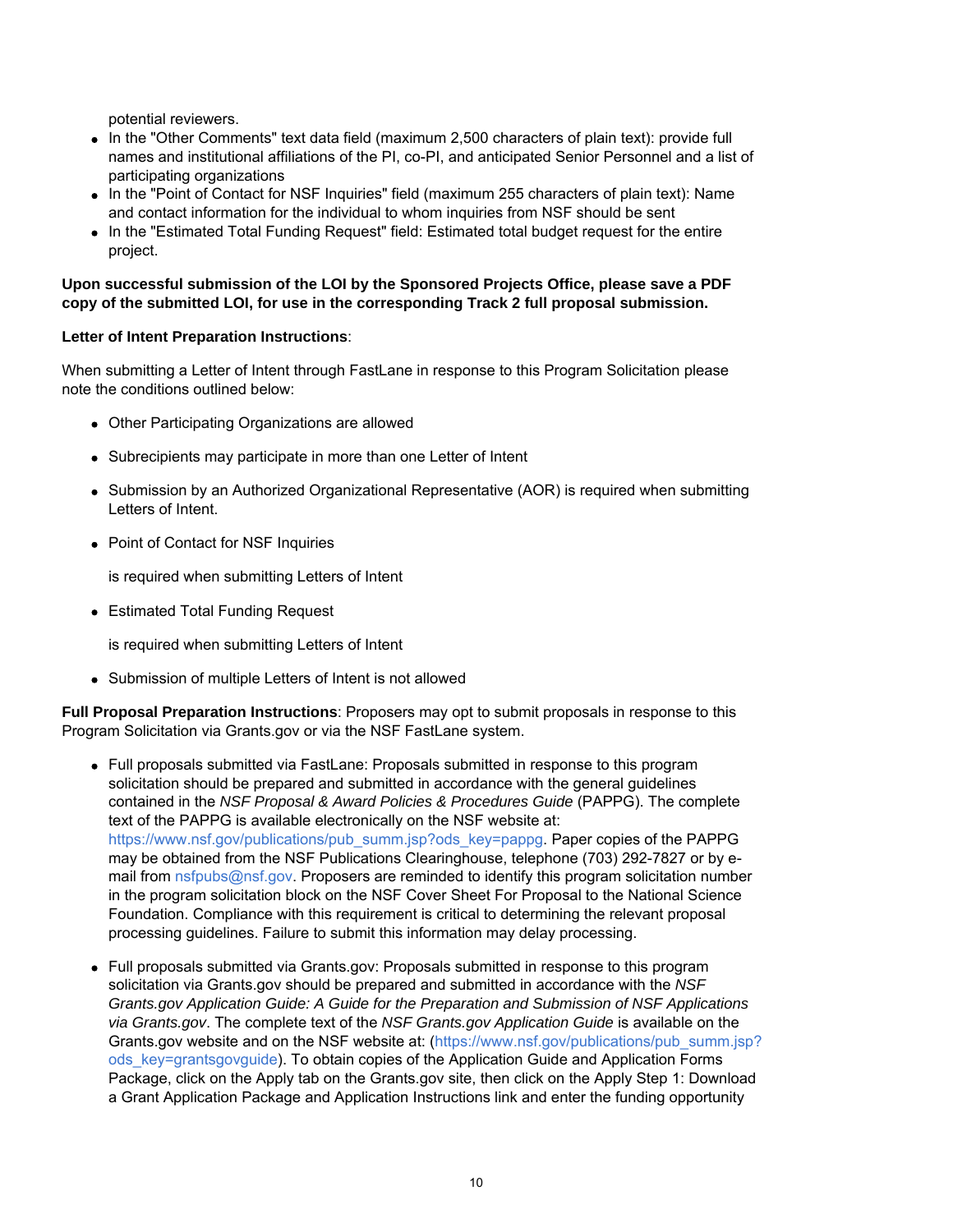number, (the program solicitation number without the NSF prefix) and press the Download Package button. Paper copies of the Grants.gov Application Guide also may be obtained from the NSF Publications Clearinghouse, telephone (703) 292-7827 or by e-mail from [nsfpubs@nsf.gov](mailto:nsfpubs@nsf.gov).

In determining which method to utilize in the electronic preparation and submission of the proposal, please note the following:

Collaborative Proposals. All collaborative proposals submitted as separate submissions from multiple organizations must be submitted via the NSF FastLane system. PAPPG Chapter II.D.3 provides additional information on collaborative proposals.

See PAPPG Chapter II.C.2 for guidance on the required sections of a full research proposal submitted to NSF. Please note that the proposal preparation instructions provided in this program solicitation may deviate from the PAPPG instructions.

Except as modified below, proposals should be prepared in accordance with the guidelines in the PAPPG or Grants.gov Application Guide.

## **Instructions for Track 1 Full Proposals:**

- Proposers should select the "submission window" option on the FastLane cover page. Please note that Track 1 proposals may be submitted at any time during the submission window, with the caveat that no proposals will be accepted between 5:00 p.m. and 11:59 p.m. proposer's local time on the last day of the submission window. However, the proposal can be submitted the next day.
- The project title on the proposal Cover Sheet must begin with "PREEVENTS Track 1:"
- **Results of Prior NSF Support:** Track 1 proposals must include in the Project Description a section describing the results of prior NSF support for all PIs and co-PIs; if a PI or co-PI has had no NSF support in the past five years, insert "No NSF support in the past five years".
- **Supplementary Documents:**

#### **Student Mentoring Plan (SMP; up to 1 page in length)**

Proposals that request funding to support undergraduate and/or graduate students at any of the participating institutions must include a description of the mentoring activities that will be provided for such individuals, especially those intended to provide preparation for non-academic careers. Only one SMP, of no more than one page in length, is allowed per proposal, even if multiple students from different institutions would be involved. Proposals requesting support for undergraduate and/or graduate students, and lacking this Supplementary Document, **will be returned without review.**

#### **Postdoctoral Mentoring Plan (PMP; up to two pages)**

All proposals that request funding to support postdoctoral researchers must include a Postdoctoral Mentoring Plan that meets all requirements in the PAPPG.

#### **Data Management Plan (DMP; up to two pages)**

All proposals must include a data management plan that meets all requirements in the PAPPG and also provides a planned timeline for release of all data, metadata, samples and other research products.

#### **Projects involving non-NSF-funded FFRDCs**

Should a proposal involving a non-NSF-funded FFRDC be successful, the full FFRDC financial commitment is to be met by the FFRDC agency. It is thus necessary that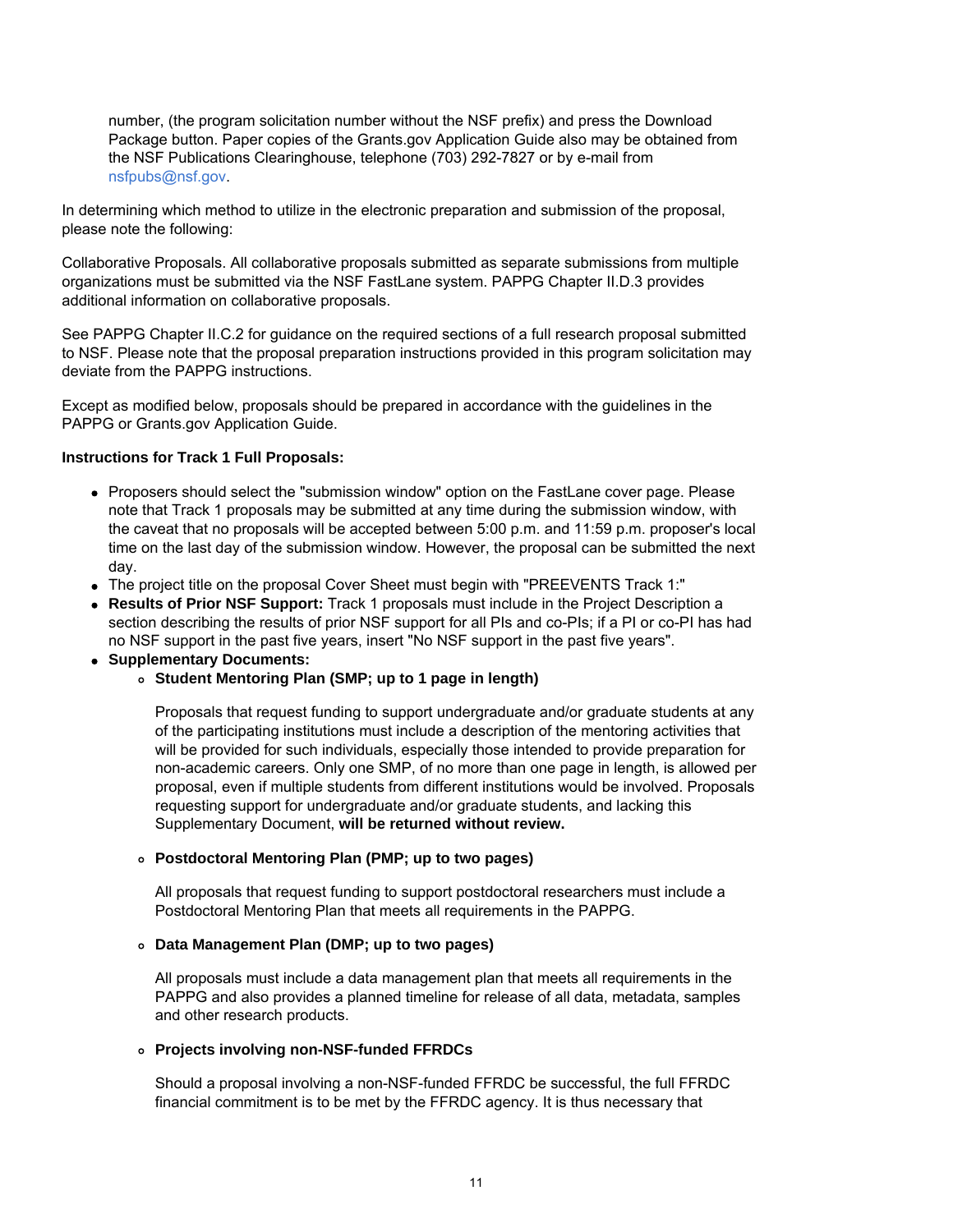proposals involving non-NSF-funded FFRDCs be cleared in advance with the relevant agency, and the proposal must include a Supplementary Document from the relevant agency indicating that agency will provide full financial support of the FFRDC's participation.

#### **Projects involving other Federal agencies**

Should a proposal involving other Federal agencies be successful, the full financial commitment of each other agency is to be met by that agency. It is thus necessary that submissions involving other Federal agencies be cleared in advance with each relevant agency, and the submission must include a Supplementary Document from each agency indicating that agency will provide the services and research as indicated at the proposal, with no cost to NSF.

## **Instructions for Track 2 Full Proposals:**

- The project title on the proposal Cover Sheet must begin with "PREEVENTS Track 2:"
- **Project Descriptions** for Track 2 proposals may be no more than 20 pages long.
- **Results of Prior NSF Support:** All proposals must include in the Project Description a section describing the results of prior NSF support for all PIs and co-PIs; if a PI or co-PI has had no NSF support in the past five years, insert "No NSF support in the past five years".
- **Supplementary Documents:**
	- **Management and Integration Plan (MIP; up to 3 pages in length, PDF format)**

All Track 2 proposals must include a Management and Integration Plan of up to three pages in length, which will be subject to reviewer, panel, and program evaluation. Track 2 proposals lacking an MIP **will be returned without review**. The MIP should:

- **I** list all Senior Personnel (including subawardees) in the project (provide the last name, first name, and institution/organization), identify each person's relevant disciplinary expertise, and describe each person's specific role(s) in the proposed project;
- e describe how the group effort will be coordinated;
- **describe how the results of different project elements will be integrated into a** coherent whole;
- **describe any collaborations and partnerships and their integration with the project;**
- describe how results, models, and ideas will be disseminated and shared with the research community and stakeholders; and
- ninclude a clear time line of expected outcomes.

#### **Student Mentoring Plan (SMP; up to 1 page in length)**

Proposals that request funding to support undergraduate and/or graduate students at any of the participating institutions must include a description of the mentoring activities that will be provided for such individuals, especially those intended to provide preparation for non-academic careers. Only one SMP, of no more than one page in length, is allowed per proposal, even if multiple students from different institutions would be involved. Proposals requesting support for undergraduate and/or graduate students, and lacking this Supplementary Document, **will be returned without review.**

#### **Postdoctoral Mentoring Plan (PMP; up to two pages)**

All proposals that request funding to support postdoctoral researchers must include a Postdoctoral Mentoring Plan that meets all requirements in the PAPPG.

#### **Data Management Plan (DMP; up to two pages)**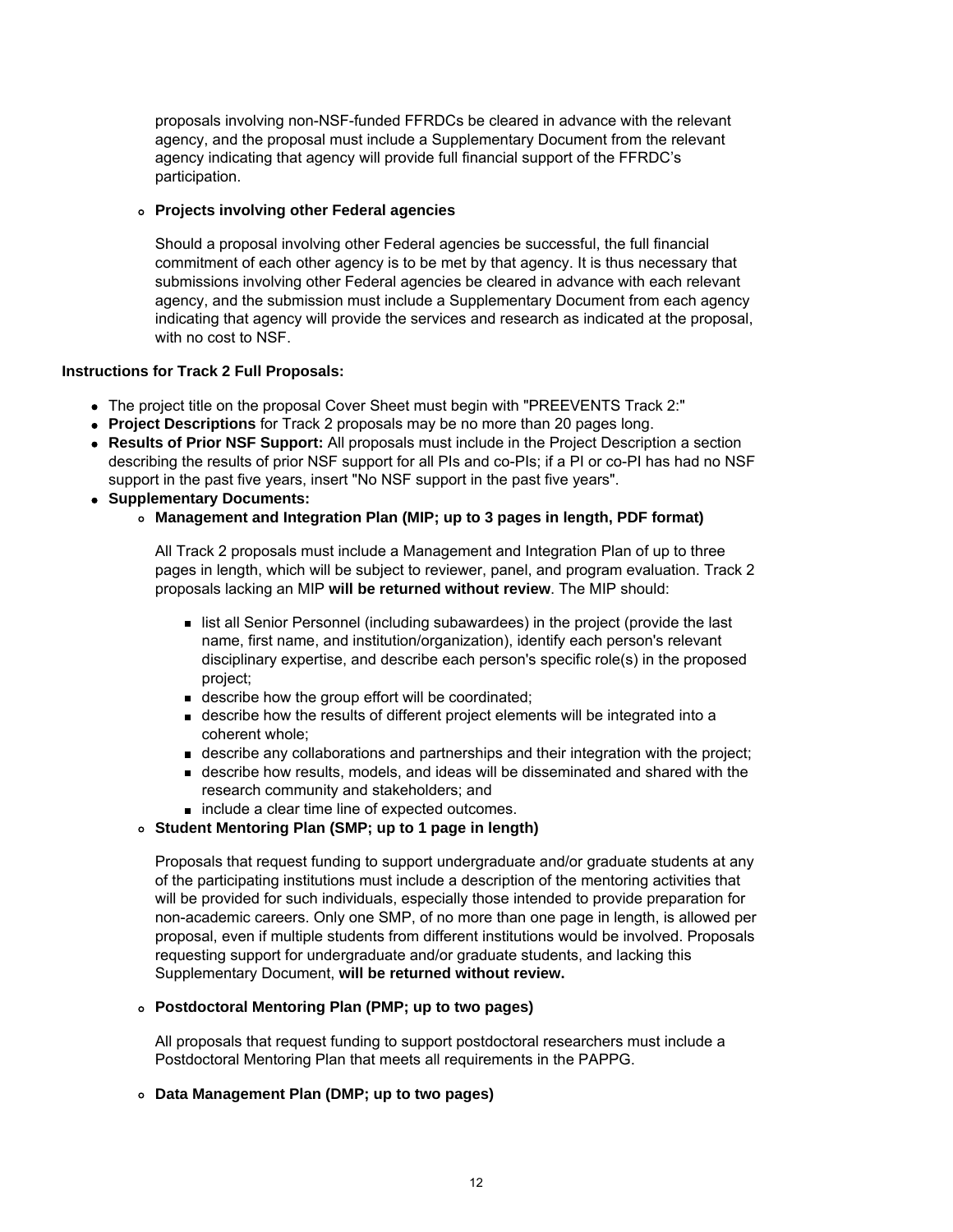All proposals must include a data management plan that meets all requirements in the PAPPG and also provides a planned timeline for release of all data, metadata, samples and other research products.

#### **Computational Facilities**

Projects requiring high-performance computing or other large-scale computational resources must include a Supplementary Document, of no more than one page in length, detailing the specific computational resources needed and the facility/facilities from which such resources would be requested.

## **Projects involving non-NSF-funded FFRDCs**

Should a proposal involving a non-NSF-funded FFRDC be successful, the full FFRDC financial commitment is to be met by the FFRDC agency. It is thus necessary that proposals involving non-NSF-funded FFRDCs be cleared in advance with the relevant agency, and the proposal must include a Supplementary Document from the relevant agency indicating that agency will provide full financial support of the FFRDC's participation.

## **Projects involving other Federal agencies**

Should a proposal involving other Federal agencies be successful, the full financial commitment of each other agency is to be met by that agency. It is thus necessary that submissions involving other Federal agencies be cleared in advance with each relevant agency, and the submission must include a Supplementary Document from each agency indicating that agency will provide the services and research as indicated at the proposal, with no cost to NSF.

## **Additional Single Copy Documents**

## **Project Personnel (text-searchable PDF)**

Each proposal must submit a single unified participant list for the entire project. For each person known at the time of proposal submission, provide the last name, first name, and institution/organization; undergraduate students, graduate students, and postdoctoral researchers not yet specifically identified do not need to be included in this list. Proposals lacking the list of project personnel **will be returned without review**.

**Collaborators and Other Affiliations Information:** Proposers should follow the guidance specified

in Chapter II.C.1.e of the NSF PAPPG. Grants.gov Users: The COA information must be provided through use of the COA template and uploaded as a PDF attachment.

## **Track 2 Letter of Intent (PDF format)**

- Track 2 proposals must include, as a single copy document in PDF format, the corresponding Letter of Intent that was submitted via FastLane in accordance with instructions elsewhere in this solicitation. Proposals lacking this document **will be returned without review.**
- **Statement of revisions to previously submitted proposals (PDF format, up to 1 page)**

Proposals submitted to this competition that have previously been declined in any NSF competition must be substantially revised to meet PREEVENTS criteria, and must contain a Single Copy Document, of no more than one page in length, explicitly describing what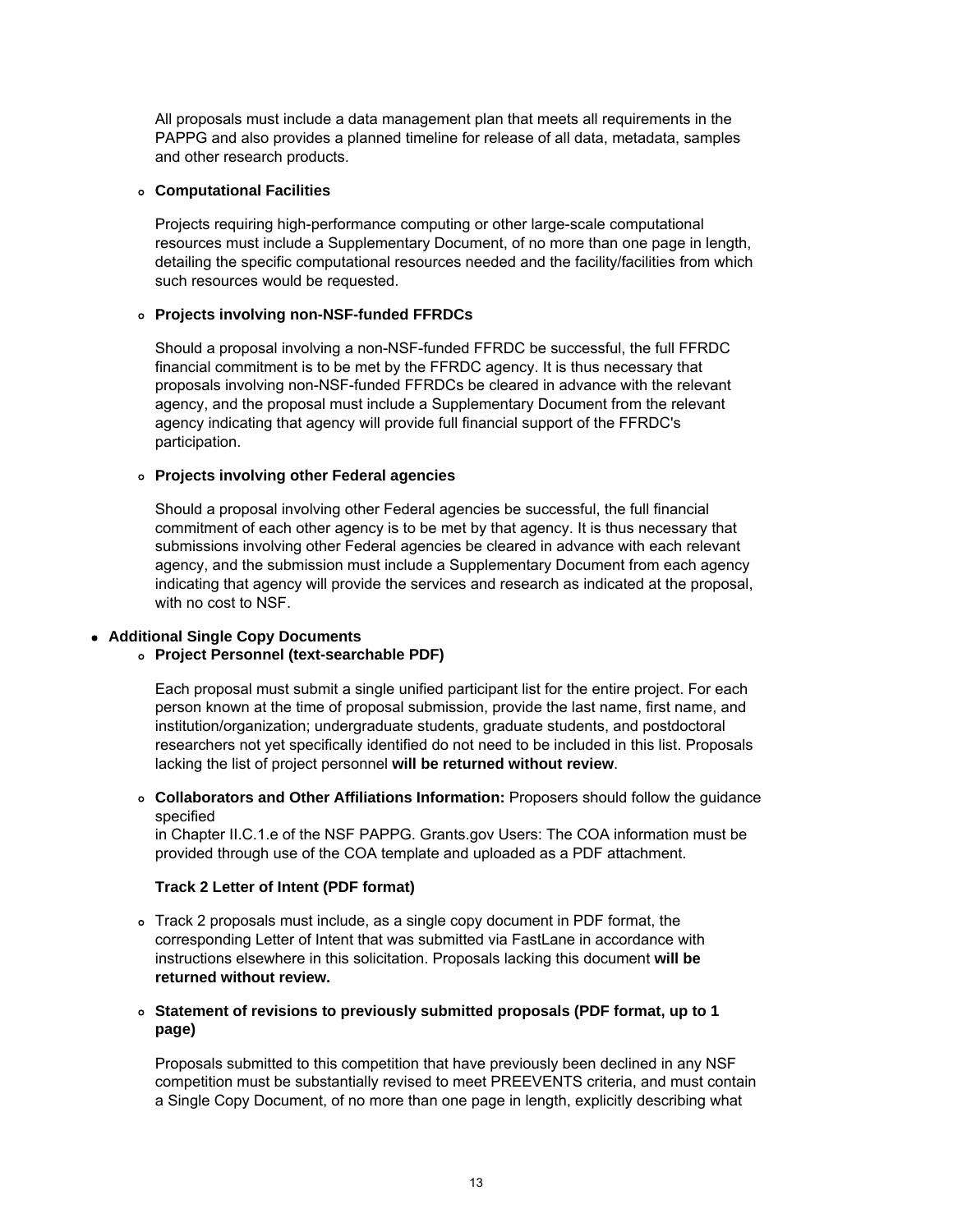changes have been made to the proposal.

## <span id="page-13-0"></span>**B. Budgetary Information**

#### **Cost Sharing:**

Inclusion of voluntary committed cost sharing is prohibited.

## **Other Budgetary Limitations:**

- **Track 1 proposals** are generally limited to less than \$50,000 but under exceptional circumstances may be supported up to \$100,000.
- **Track 2** proposals may not request support for generation or collection of new data and/or measures (see Track 2 description). Track 2 proposals may be submitted for durations of up to five years. Project durations and budgets must be commensurate with the scope of the work proposed, and with guidance provided elsewhere in this solicitation regarding anticipated program resources.
- **Grantee Conference:**

Budgets for all PREEVENTS proposals (Track 1 and Track 2) must include costs of travel for at least one member of the project team to travel to the Washington, D.C. area to participate in an annual PREEVENTS grantee conference.

**Expenses associated with international projects**

This program will support the costs of U.S.-based scientists and their students. International partners are encouraged to seek support from their respective funding organizations. Funding guidelines for involving international partners allow the following expenses to be included in the NSF budget: 1) Travel expenses for U.S. scientists and students participating in exchange visits integral to the project; 2) Limited project-related expenses for international partners to engage in research activities while in the United States as project participants; 3) Project-related expenses for U.S. participants to engage in research activities while abroad.

## **Projects involving FFRDCs** If a project involves investigators from any FFRDC, expenses associated with participation of those scientists should be consolidated into a single subaward for the given FFRDC.

## **Projects involving US government agency investigators**

If a project involves investigators employed by any US government agency, expenses associated with participation of those scientists should be consolidated into a single subaward for the given agency.

## <span id="page-13-1"></span>**C. Due Dates**

**Letter of Intent Due Date(s)** *(required)* (due by 5 p.m. submitter's local time):

July 29, 2016

Last Friday in July, Every Other Year Thereafter

Required for Track 2 Proposals

**Full Proposal Deadline(s)** (due by 5 p.m. submitter's local time):

September 20, 2016

Third Tuesday in September, Every Other Year Thereafter

Track 2 Proposals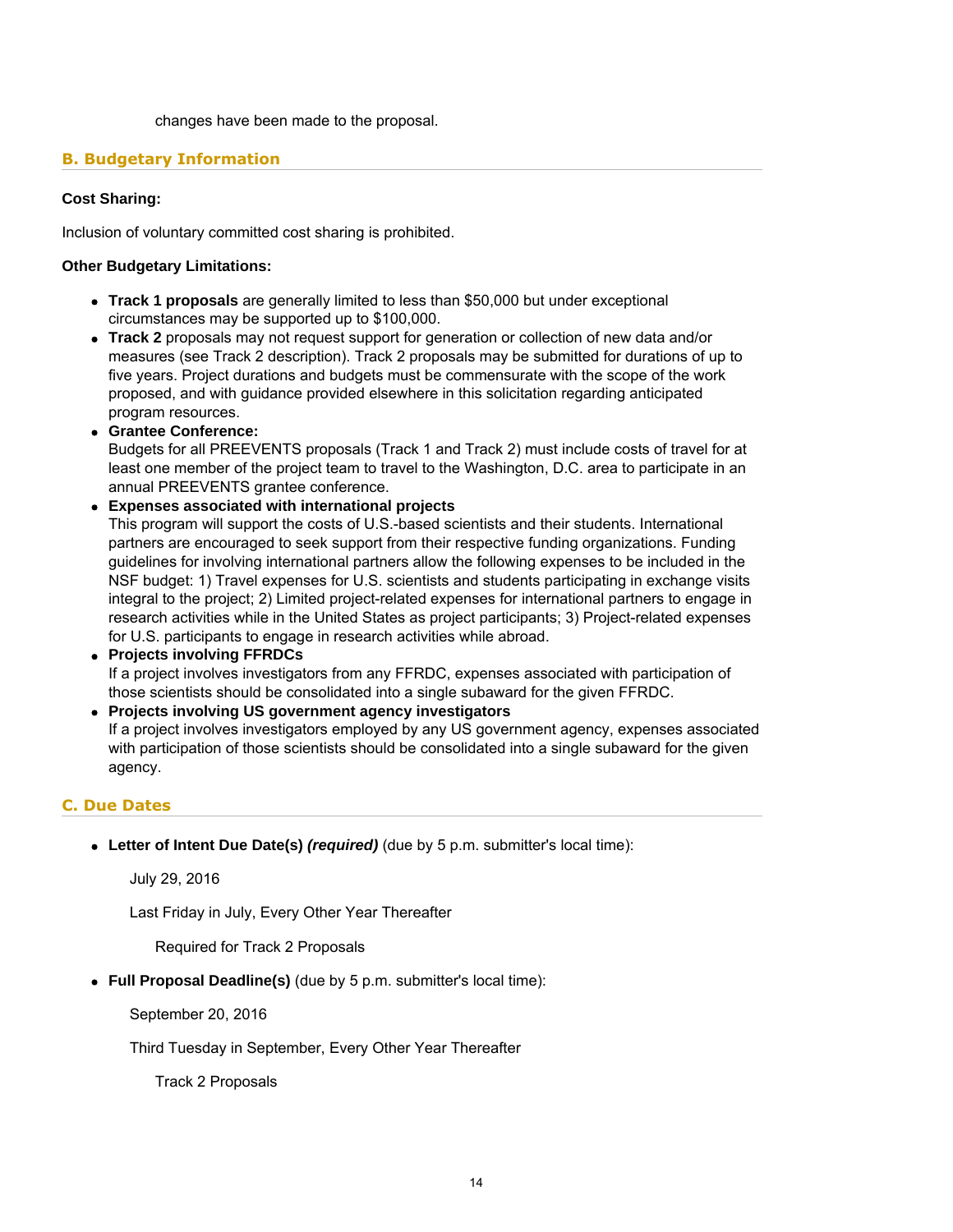**Submission Window Date(s)** (due by 5 p.m. submitter's local time):

August 01, 2016 - January 04, 2017

Track 1 (conferences): see proposal preparation instructions for further details

January 05, 2017 - January 04, 2018

January 5 - January 4, Annually Thereafter

Track 1 (conferences): see proposal preparation instructions for further details

## <span id="page-14-0"></span>**D. FastLane/Grants.gov Requirements**

#### **For Proposals Submitted Via FastLane:**

To prepare and submit a proposal via FastLane, see detailed technical instructions available at:<https://www.fastlane.nsf.gov/a1/newstan.htm>. For FastLane user support, call the FastLane Help Desk at 1-800-673-6188 or e-mail [fastlane@nsf.gov](mailto:fastlane@nsf.gov). The FastLane Help Desk answers general technical questions related to the use of the FastLane system. Specific questions related to this program solicitation should be referred to the NSF program staff contact(s) listed in Section VIII of this funding opportunity.

#### **For Proposals Submitted Via Grants.gov:**

Before using Grants.gov for the first time, each organization must register to create an institutional profile. Once registered, the applicant's organization can then apply for any federal grant on the Grants.gov website. Comprehensive information about using Grants.gov is available on the Grants.gov Applicant Resources webpage: [http://www.grants.gov/web/grants/applicants.html.](http://www.grants.gov/web/grants/applicants.html) In addition, the NSF Grants.gov Application Guide (see link in Section V.A) provides instructions regarding the technical preparation of proposals via Grants.gov. For Grants.gov user support, contact the Grants.gov Contact Center at 1-800-518-4726 or by email: [support@grants.gov](mailto:support@grants.gov). The Grants.gov Contact Center answers general technical questions related to the use of Grants.gov. Specific questions related to this program solicitation should be referred to the NSF program staff contact(s) listed in Section VIII of this solicitation.

*Submitting the Proposal:* Once all documents have been completed, the Authorized Organizational Representative (AOR) must submit the application to Grants.gov and verify the desired funding opportunity and agency to which the application is submitted. The AOR must then sign and submit the application to Grants.gov. The completed application will be transferred to the NSF FastLane system for further processing.

Proposers that submitted via FastLane are strongly encouraged to use FastLane to verify the status of their submission to NSF. For proposers that submitted via Grants.gov, until an application has been received and validated by NSF, the Authorized Organizational Representative may check the status of an application on Grants.gov. After proposers have received an e-mail notification from NSF, Research.gov should be used to check the status of an application.

#### <span id="page-14-1"></span>**VI. NSF PROPOSAL PROCESSING AND REVIEW PROCEDURES**

Proposals received by NSF are assigned to the appropriate NSF program for acknowledgement and, if they meet NSF requirements, for review. All proposals are carefully reviewed by a scientist, engineer, or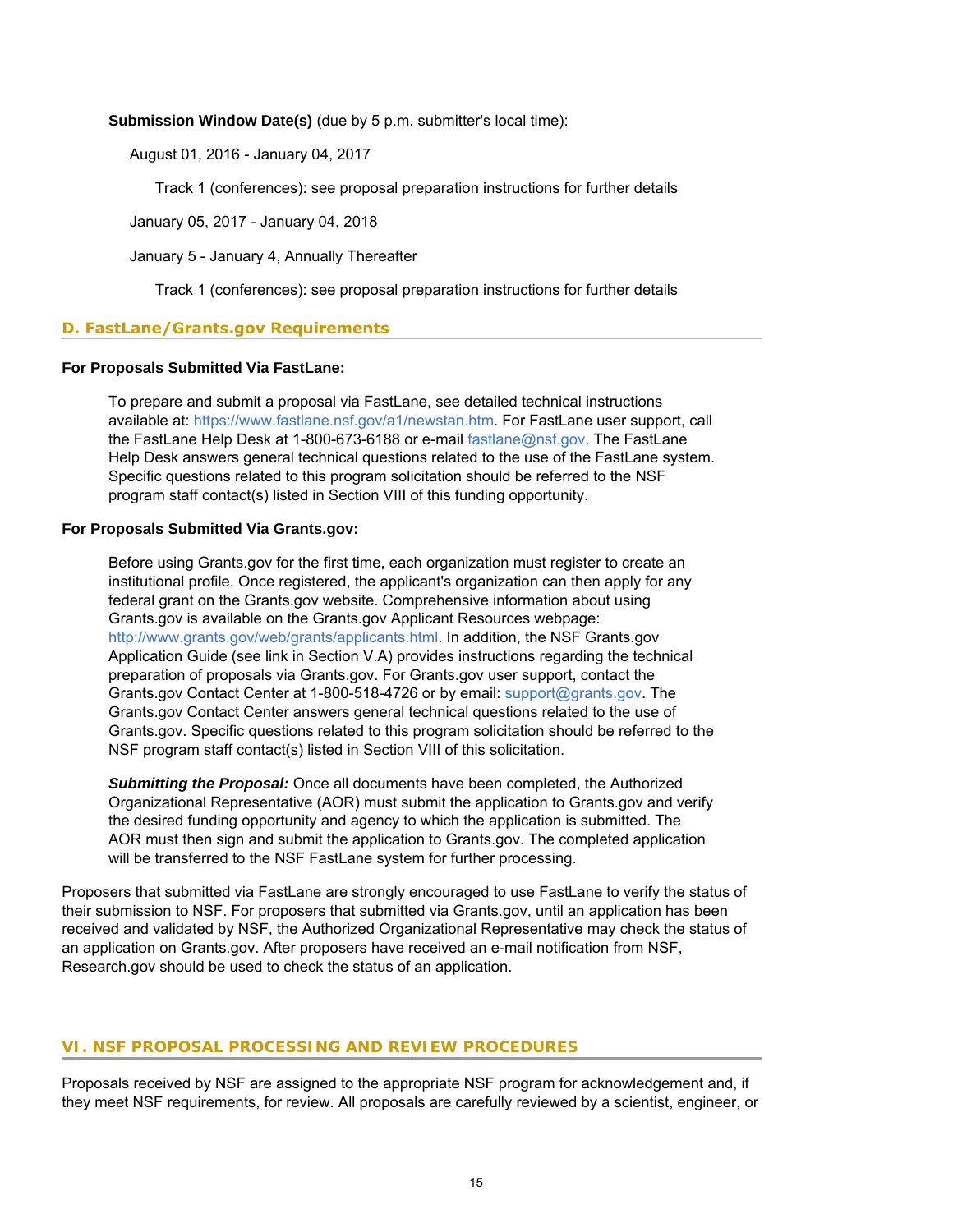educator serving as an NSF Program Officer, and usually by three to ten other persons outside NSF either as *ad hoc* reviewers, panelists, or both, who are experts in the particular fields represented by the proposal. These reviewers are selected by Program Officers charged with oversight of the review process. Proposers are invited to suggest names of persons they believe are especially well qualified to review the proposal and/or persons they would prefer not review the proposal. These suggestions may serve as one source in the reviewer selection process at the Program Officer's discretion. Submission of such names, however, is optional. Care is taken to ensure that reviewers have no conflicts of interest with the proposal. In addition, Program Officers may obtain comments from site visits before recommending final action on proposals. Senior NSF staff further review recommendations for awards. A flowchart that depicts the entire NSF proposal and award process (and associated timeline) is included in PAPPG Exhibit III-1.

A comprehensive description of the Foundation's merit review process is available on the NSF website at: [https://www.nsf.gov/bfa/dias/policy/merit\\_review/](https://www.nsf.gov/bfa/dias/policy/merit_review/).

Proposers should also be aware of core strategies that are essential to the fulfillment of NSF's mission, as articulated in *[Building the Future: Investing in Discovery and Innovation - NSF Strategic Plan for](https://www.nsf.gov/publications/pub_summ.jsp?ods_key=nsf18045&org=NSF) [Fiscal Years \(FY\) 2018 – 2022](https://www.nsf.gov/publications/pub_summ.jsp?ods_key=nsf18045&org=NSF)*. These strategies are integrated in the program planning and implementation process, of which proposal review is one part. NSF's mission is particularly wellimplemented through the integration of research and education and broadening participation in NSF programs, projects, and activities.

One of the strategic objectives in support of NSF's mission is to foster integration of research and education through the programs, projects, and activities it supports at academic and research institutions. These institutions must recruit, train, and prepare a diverse STEM workforce to advance the frontiers of science and participate in the U.S. technology-based economy. NSF's contribution to the national innovation ecosystem is to provide cutting-edge research under the guidance of the Nation's most creative scientists and engineers. NSF also supports development of a strong science, technology, engineering, and mathematics (STEM) workforce by investing in building the knowledge that informs improvements in STEM teaching and learning.

NSF's mission calls for the broadening of opportunities and expanding participation of groups, institutions, and geographic regions that are underrepresented in STEM disciplines, which is essential to the health and vitality of science and engineering. NSF is committed to this principle of diversity and deems it central to the programs, projects, and activities it considers and supports.

#### <span id="page-15-0"></span>**A. Merit Review Principles and Criteria**

The National Science Foundation strives to invest in a robust and diverse portfolio of projects that creates new knowledge and enables breakthroughs in understanding across all areas of science and engineering research and education. To identify which projects to support, NSF relies on a merit review process that incorporates consideration of both the technical aspects of a proposed project and its potential to contribute more broadly to advancing NSF's mission "to promote the progress of science; to advance the national health, prosperity, and welfare; to secure the national defense; and for other purposes." NSF makes every effort to conduct a fair, competitive, transparent merit review process for the selection of projects.

#### **1. Merit Review Principles**

These principles are to be given due diligence by PIs and organizations when preparing proposals and managing projects, by reviewers when reading and evaluating proposals, and by NSF program staff when determining whether or not to recommend proposals for funding and while overseeing awards. Given that NSF is the primary federal agency charged with nurturing and supporting excellence in basic research and education, the following three principles apply: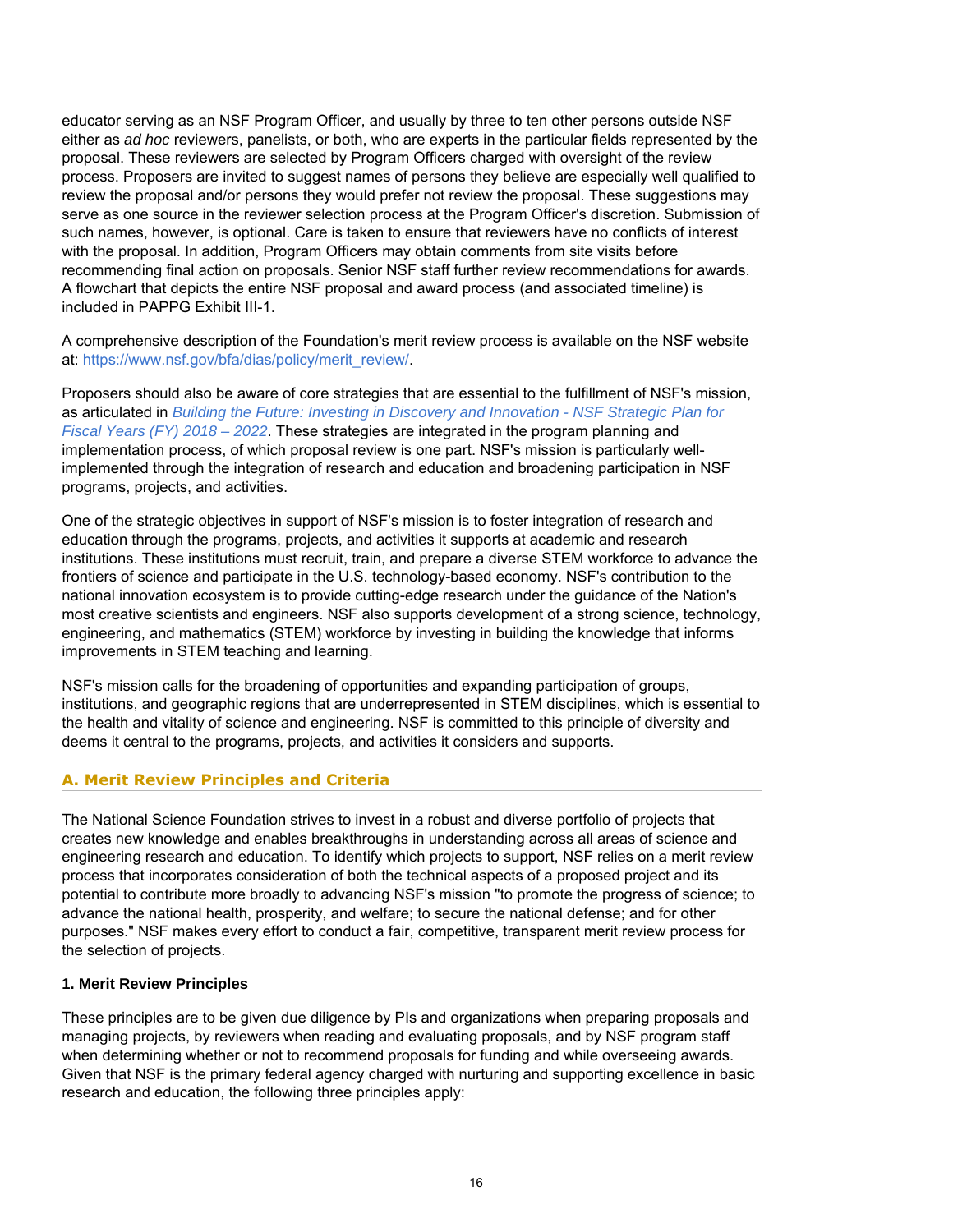- All NSF projects should be of the highest quality and have the potential to advance, if not transform, the frontiers of knowledge.
- NSF projects, in the aggregate, should contribute more broadly to achieving societal goals. These "Broader Impacts" may be accomplished through the research itself, through activities that are directly related to specific research projects, or through activities that are supported by, but are complementary to, the project. The project activities may be based on previously established and/or innovative methods and approaches, but in either case must be well justified.
- Meaningful assessment and evaluation of NSF funded projects should be based on appropriate metrics, keeping in mind the likely correlation between the effect of broader impacts and the resources provided to implement projects. If the size of the activity is limited, evaluation of that activity in isolation is not likely to be meaningful. Thus, assessing the effectiveness of these activities may best be done at a higher, more aggregated, level than the individual project.

With respect to the third principle, even if assessment of Broader Impacts outcomes for particular projects is done at an aggregated level, PIs are expected to be accountable for carrying out the activities described in the funded project. Thus, individual projects should include clearly stated goals, specific descriptions of the activities that the PI intends to do, and a plan in place to document the outputs of those activities.

These three merit review principles provide the basis for the merit review criteria, as well as a context within which the users of the criteria can better understand their intent.

## **2. Merit Review Criteria**

All NSF proposals are evaluated through use of the two National Science Board approved merit review criteria. In some instances, however, NSF will employ additional criteria as required to highlight the specific objectives of certain programs and activities.

The two merit review criteria are listed below. **Both** criteria are to be given **full consideration** during the review and decision-making processes; each criterion is necessary but neither, by itself, is sufficient. Therefore, proposers must fully address both criteria. (PAPPG Chapter II.C.2.d(i). contains additional information for use by proposers in development of the Project Description section of the proposal). Reviewers are strongly encouraged to review the criteria, including PAPPG Chapter II.C.2.d(i), prior to the review of a proposal.

When evaluating NSF proposals, reviewers will be asked to consider what the proposers want to do, why they want to do it, how they plan to do it, how they will know if they succeed, and what benefits could accrue if the project is successful. These issues apply both to the technical aspects of the proposal and the way in which the project may make broader contributions. To that end, reviewers will be asked to evaluate all proposals against two criteria:

- **Intellectual Merit:** The Intellectual Merit criterion encompasses the potential to advance knowledge; and
- **Broader Impacts:** The Broader Impacts criterion encompasses the potential to benefit society and contribute to the achievement of specific, desired societal outcomes.

The following elements should be considered in the review for both criteria:

- 1. What is the potential for the proposed activity to
	- a. Advance knowledge and understanding within its own field or across different fields (Intellectual Merit); and
	- b. Benefit society or advance desired societal outcomes (Broader Impacts)?
- 2. To what extent do the proposed activities suggest and explore creative, original, or potentially transformative concepts?
- 3. Is the plan for carrying out the proposed activities well-reasoned, well-organized, and based on a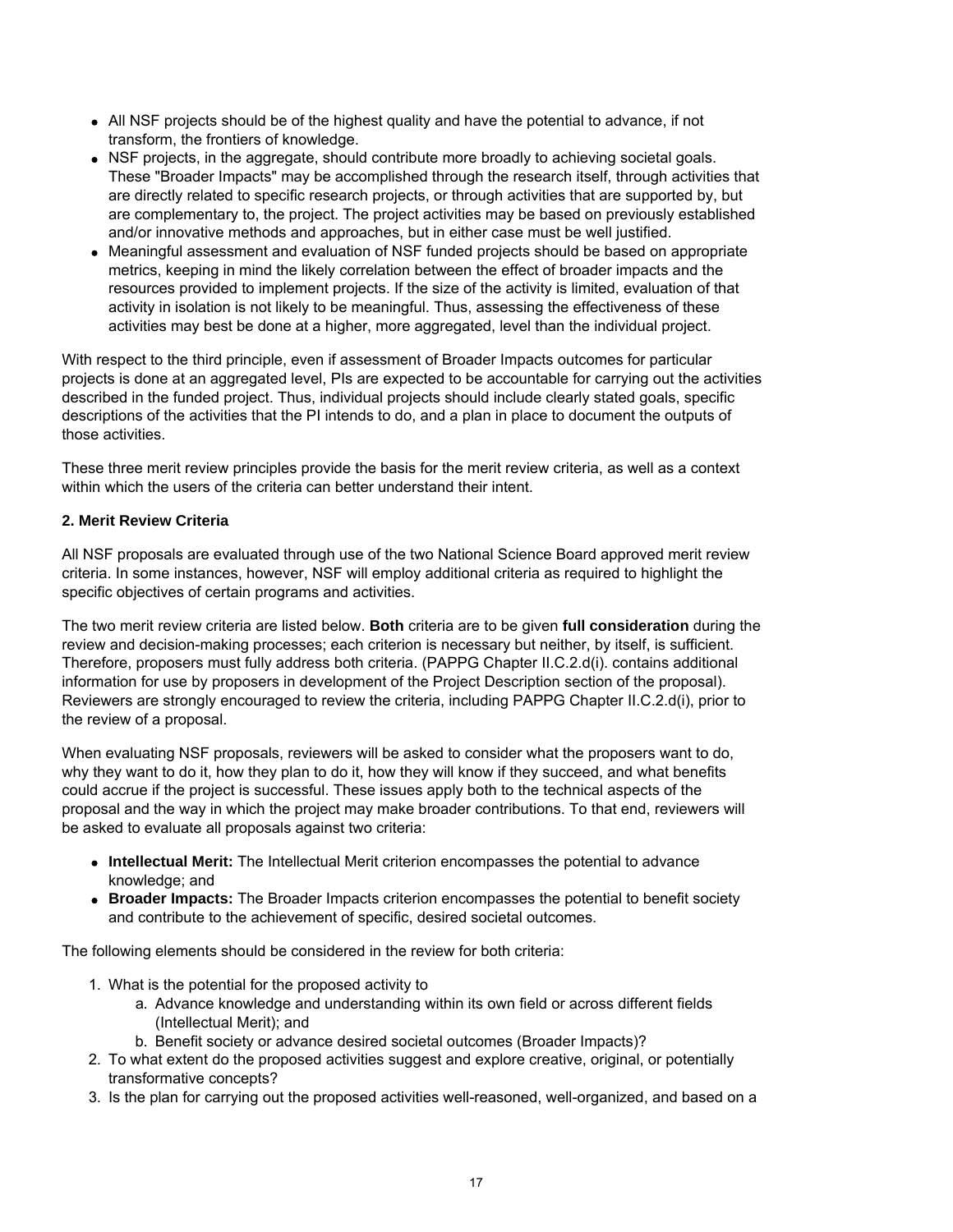sound rationale? Does the plan incorporate a mechanism to assess success?

- 4. How well qualified is the individual, team, or organization to conduct the proposed activities?
- 5. Are there adequate resources available to the PI (either at the home organization or through collaborations) to carry out the proposed activities?

Broader impacts may be accomplished through the research itself, through the activities that are directly related to specific research projects, or through activities that are supported by, but are complementary to, the project. NSF values the advancement of scientific knowledge and activities that contribute to achievement of societally relevant outcomes. Such outcomes include, but are not limited to: full participation of women, persons with disabilities, and underrepresented minorities in science, technology, engineering, and mathematics (STEM); improved STEM education and educator development at any level; increased public scientific literacy and public engagement with science and technology; improved well-being of individuals in society; development of a diverse, globally competitive STEM workforce; increased partnerships between academia, industry, and others; improved national security; increased economic competitiveness of the United States; and enhanced infrastructure for research and education.

Proposers are reminded that reviewers will also be asked to review the Data Management Plan and the Postdoctoral Researcher Mentoring Plan, as appropriate.

## **Additional Solicitation Specific Review Criteria**

In addition to the National Science Board merit review criteria, reviewers will be asked to apply the following program-specific criteria **when reviewing PREEVENTS Track 2 proposals**:

- How well would the proposed activities enhance understanding of the fundamental processes underlying natural hazards and/or extreme events?
- How well would the proposed activities improve capacity to model and forecast natural hazards and/or extreme events?
- Will the proposed research be broadly applicable and transferable?
- Quality and Appropriateness of the Management and Integration Plan (MIP)
	- a. How strong is the MIP?
	- b. How qualified is the project PI to carry out the MIP?
	- c. Is the research team focused on a cohesive and well-delineated goal or set of goals?
	- d. What is the quality of the proposed plan for the dissemination of results, models, tools, and ideas (1) to the research community and (2) to stakeholders?
	- e. Is the proposed timeline adequate and appropriate?

## <span id="page-17-0"></span>**B. Review and Selection Process**

Proposals submitted in response to this program solicitation will be reviewed by Ad hoc Review and/or Panel Review.

Reviewers will be asked to evaluate proposals using two National Science Board approved merit review criteria and, if applicable, additional program specific criteria. A summary rating and accompanying narrative will be completed and submitted by each reviewer. The Program Officer assigned to manage the proposal's review will consider the advice of reviewers and will formulate a recommendation.

The program may implement a two-stage panel review process, depending on the number and breadth of proposals received. During a first review stage, groups of thematically similar proposals would undergo panel review. The program's management team would consider the panels' advice and, if warranted, select proposals to move on to a second stage of review. Proposals not selected for further consideration may be declined at this point. PIs for proposals selected for further consideration may be invited to provide a written response (maximum of 2 pages) to the stage-one reviews. A second review panel may take into consideration the stage-one reviews and panel summary and the PIs' written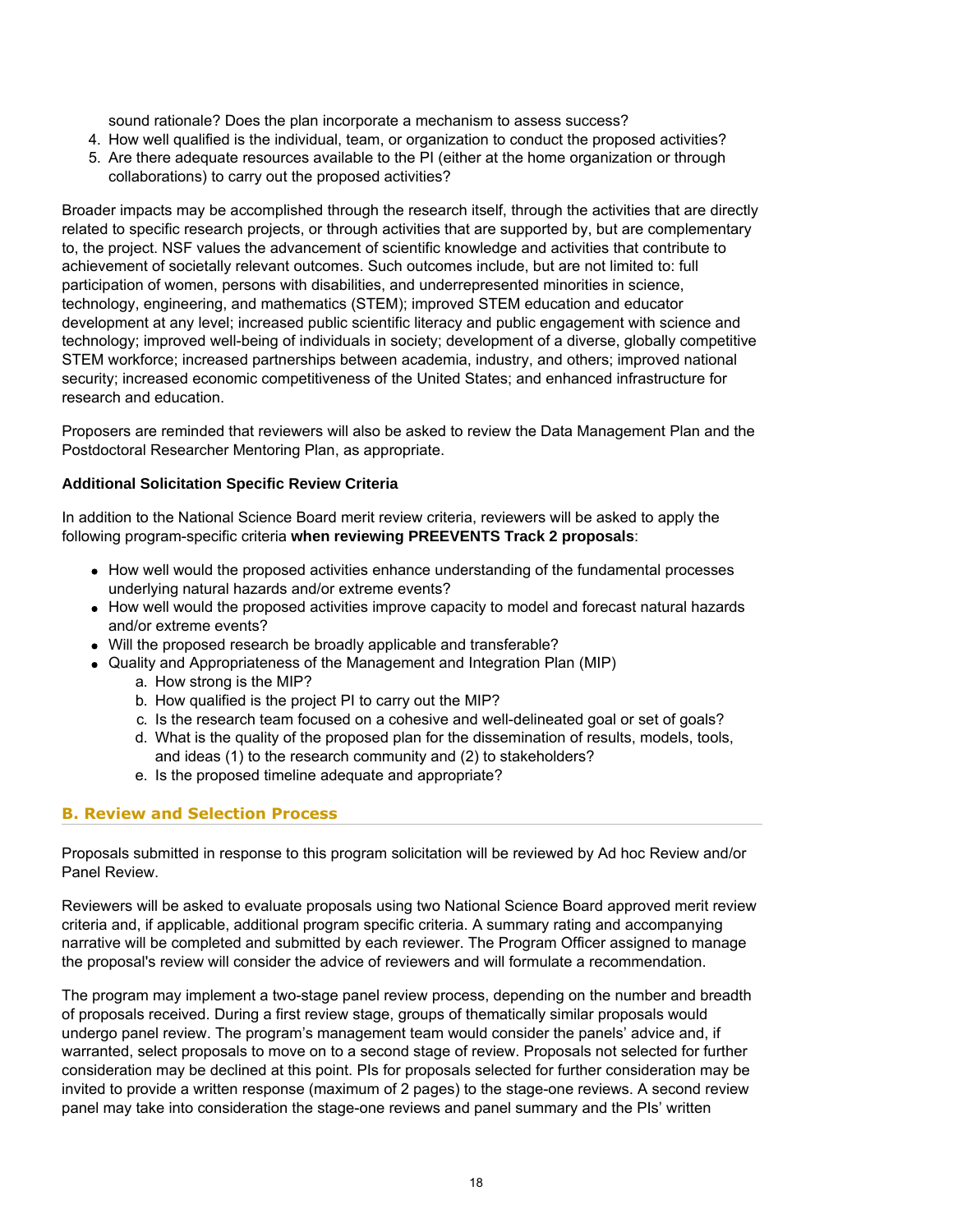response when reviewing a given proposal.

After scientific, technical and programmatic review and consideration of appropriate factors, the NSF Program Officer recommends to the cognizant Division Director whether the proposal should be declined or recommended for award. NSF strives to be able to tell applicants whether their proposals have been declined or recommended for funding within six months. Large or particularly complex proposals or proposals from new awardees may require additional review and processing time. The time interval begins on the deadline or target date, or receipt date, whichever is later. The interval ends when the Division Director acts upon the Program Officer's recommendation.

After programmatic approval has been obtained, the proposals recommended for funding will be forwarded to the Division of Grants and Agreements for review of business, financial, and policy implications. After an administrative review has occurred, Grants and Agreements Officers perform the processing and issuance of a grant or other agreement. Proposers are cautioned that only a Grants and Agreements Officer may make commitments, obligations or awards on behalf of NSF or authorize the expenditure of funds. No commitment on the part of NSF should be inferred from technical or budgetary discussions with a NSF Program Officer. A Principal Investigator or organization that makes financial or personnel commitments in the absence of a grant or cooperative agreement signed by the NSF Grants and Agreements Officer does so at their own risk.

Once an award or declination decision has been made, Principal Investigators are provided feedback about their proposals. In all cases, reviews are treated as confidential documents. Verbatim copies of reviews, excluding the names of the reviewers or any reviewer-identifying information, are sent to the Principal Investigator/Project Director by the Program Officer. In addition, the proposer will receive an explanation of the decision to award or decline funding.

## <span id="page-18-0"></span>**VII. AWARD ADMINISTRATION INFORMATION**

## <span id="page-18-1"></span>**A. Notification of the Award**

Notification of the award is made to *the submitting organization* by a Grants Officer in the Division of Grants and Agreements. Organizations whose proposals are declined will be advised as promptly as possible by the cognizant NSF Program administering the program. Verbatim copies of reviews, not including the identity of the reviewer, will be provided automatically to the Principal Investigator. (See Section VI.B. for additional information on the review process.)

## <span id="page-18-2"></span>**B. Award Conditions**

An NSF award consists of: (1) the award notice, which includes any special provisions applicable to the award and any numbered amendments thereto; (2) the budget, which indicates the amounts, by categories of expense, on which NSF has based its support (or otherwise communicates any specific approvals or disapprovals of proposed expenditures); (3) the proposal referenced in the award notice; (4) the applicable award conditions, such as Grant General Conditions (GC-1)\*; or Research Terms and Conditions\* and (5) any announcement or other NSF issuance that may be incorporated by reference in the award notice. Cooperative agreements also are administered in accordance with NSF Cooperative Agreement Financial and Administrative Terms and Conditions (CA-FATC) and the applicable Programmatic Terms and Conditions. NSF awards are electronically signed by an NSF Grants and Agreements Officer and transmitted electronically to the organization via e-mail.

\*These documents may be accessed electronically on NSF's Website at [https://www.nsf.gov/awards/managing/award\\_conditions.jsp?org=NSF](https://www.nsf.gov/awards/managing/award_conditions.jsp?org=NSF). Paper copies may be obtained from the NSF Publications Clearinghouse, telephone (703) 292-7827 or by e-mail from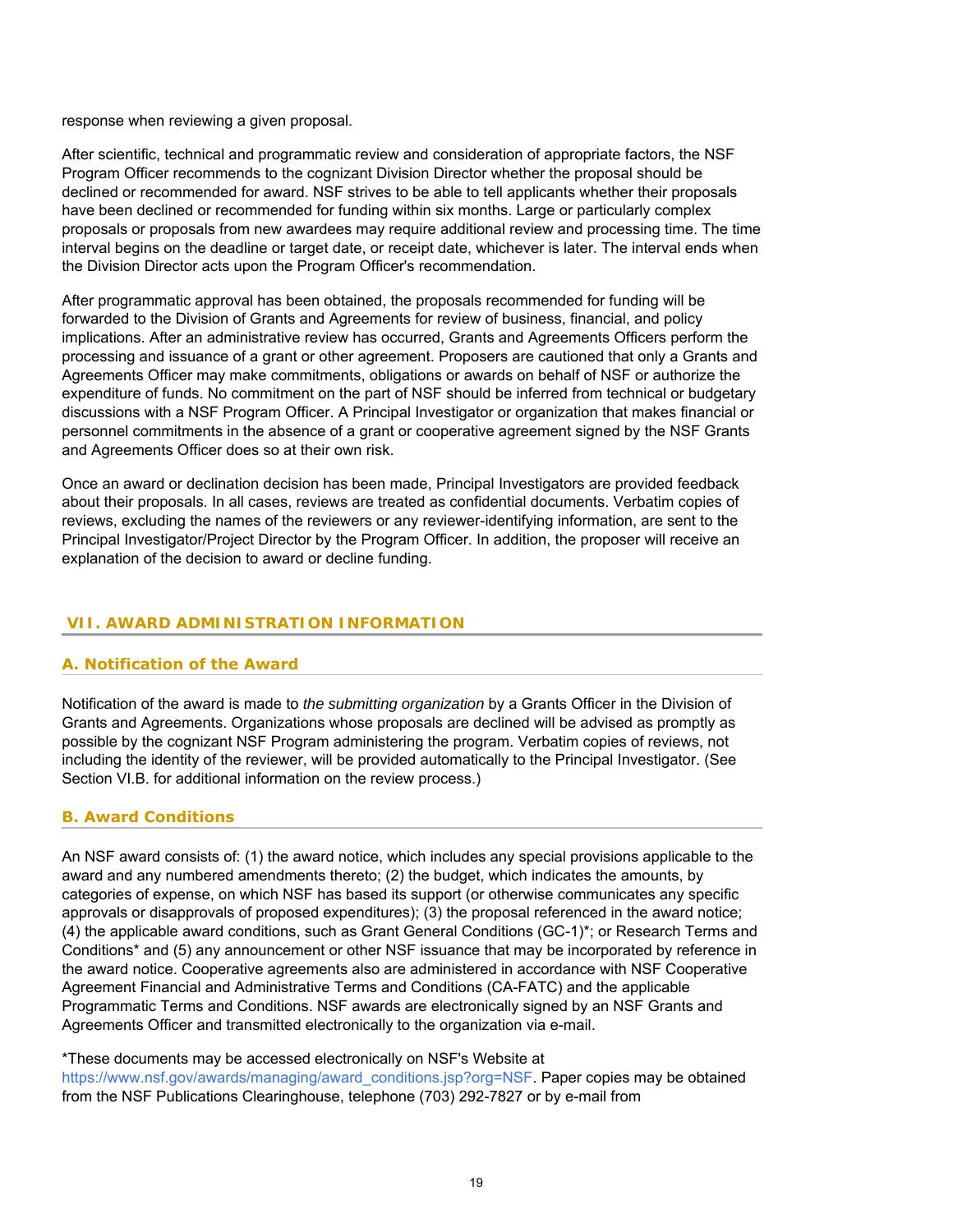#### [nsfpubs@nsf.gov](mailto:nsfpubs@nsf.gov).

More comprehensive information on NSF Award Conditions and other important information on the administration of NSF awards is contained in the NSF *Proposal & Award Policies & Procedures Guide* (PAPPG) Chapter VII, available electronically on the NSF Website at [https://www.nsf.gov/publications/pub\\_summ.jsp?ods\\_key=pappg](https://www.nsf.gov/publications/pub_summ.jsp?ods_key=pappg).

#### **Special Award Conditions:**

- For each award, one or more project representatives will be required to attend an annual grantee conference where they will (1) report on project progress to other awardees, the funding agencies, and other interested parties and (2) work to integrate their efforts with those of other PREEVENTS awardees.
- PIs for all Track 1 awards will be required to submit to NSF a public report that summarizes the conference activities, attendance, and outcomes; describes scientific and/or technical challenges that remain to be overcome in the areas discussed during the conference; and identifies specific next steps to advance knowledge in the areas of natural hazards and extreme events that were considered during the conference. These reports will be made publicly available via the NSF Web site. Further details will be provided by the cognizant Program Officers and in the award document.

#### <span id="page-19-0"></span>**C. Reporting Requirements**

For all multi-year grants (including both standard and continuing grants), the Principal Investigator must submit an annual project report to the cognizant Program Officer no later than 90 days prior to the end of the current budget period. (Some programs or awards require submission of more frequent project reports). No later than 120 days following expiration of a grant, the PI also is required to submit a final project report, and a project outcomes report for the general public.

Failure to provide the required annual or final project reports, or the project outcomes report, will delay NSF review and processing of any future funding increments as well as any pending proposals for all identified PIs and co-PIs on a given award. PIs should examine the formats of the required reports in advance to assure availability of required data.

PIs are required to use NSF's electronic project-reporting system, available through Research.gov, for preparation and submission of annual and final project reports. Such reports provide information on accomplishments, project participants (individual and organizational), publications, and other specific products and impacts of the project. Submission of the report via Research.gov constitutes certification by the PI that the contents of the report are accurate and complete. The project outcomes report also must be prepared and submitted using Research.gov. This report serves as a brief summary, prepared specifically for the public, of the nature and outcomes of the project. This report will be posted on the NSF website exactly as it is submitted by the PI.

More comprehensive information on NSF Reporting Requirements and other important information on the administration of NSF awards is contained in the *NSF Proposal & Award Policies & Procedures Guide* (PAPPG) Chapter VII, available electronically on the NSF Website at [https://www.nsf.gov/publications/pub\\_summ.jsp?ods\\_key=pappg](https://www.nsf.gov/publications/pub_summ.jsp?ods_key=pappg).

- PIs will be required to include in their annual reports descriptions of progress toward accomplishment of their project milestones, data management activities including release of products, and student and postdoctoral mentoring activities. Data reporting should conform to current NSF data policy guidelines; PIs should consult the Grant Proposal Guide for further details.
- PIs for all Track 1 awards will be required to submit to NSF a public report that summarizes the conference activities, attendance, and outcomes; describes scientific and/or technical challenges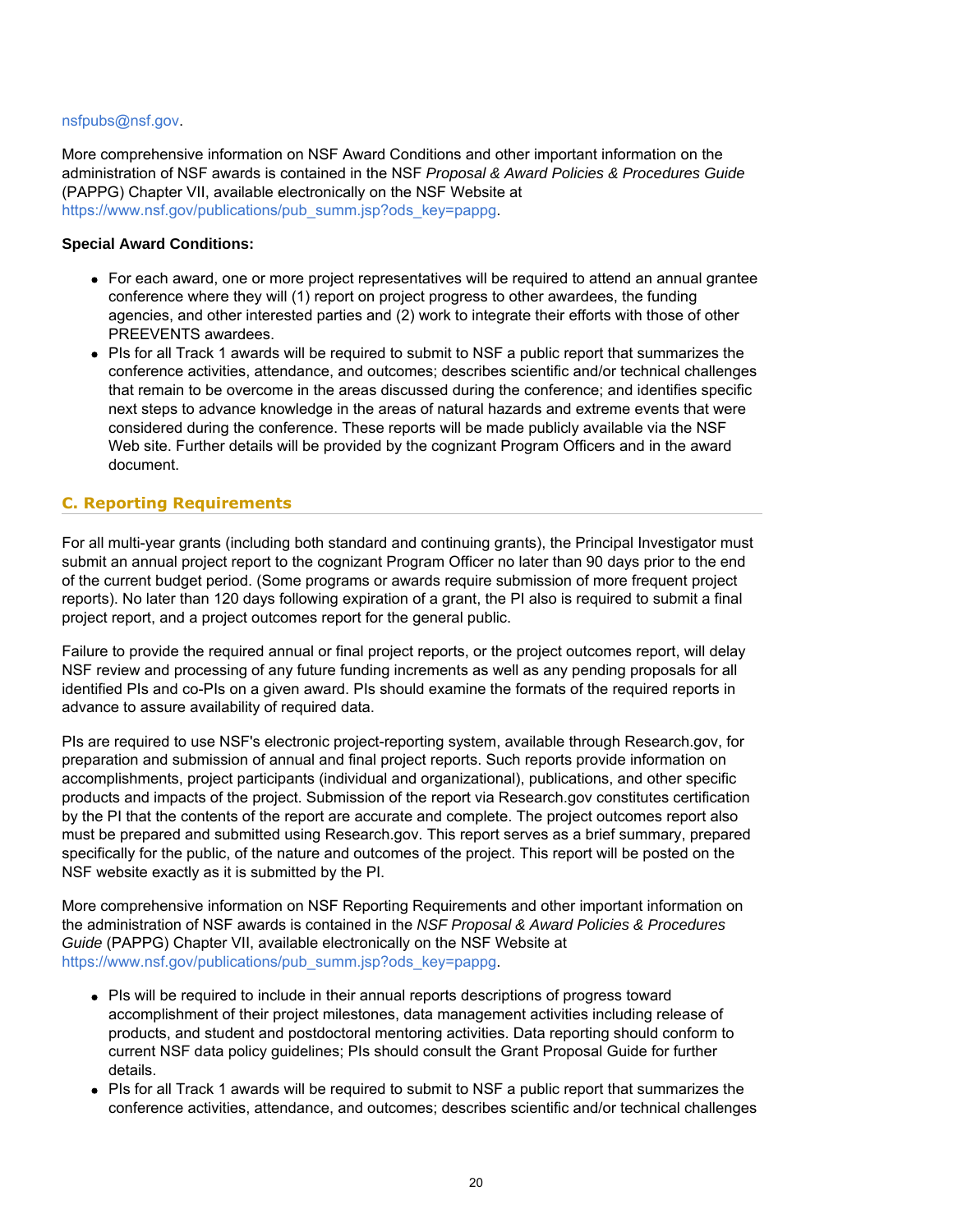that remain to be overcome in the areas discussed during the conference; and identifies specific next steps to advance knowledge in the areas of natural hazards and extreme events that were considered during the conference. These reports will be made publicly available via the NSF Web site. Further details will be provided by the cognizant Program Officers and in the award document.

## <span id="page-20-0"></span> **VIII. AGENCY CONTACTS**

*Please note that the program contact information is current at the time of publishing. See program website for any updates to the points of contact.*

General inquiries regarding this program should be made to:

- Justin Lawrence, telephone: (703) 292-2425, email: [jlawrenc@nsf.gov](mailto:jlawrenc@nsf.gov)
- Carrie E. Black, telephone: (703) 292-2426, email: chlack@nsf.gov
- Eric T. DeWeaver, telephone:  $(703)$  292-8527, email: [edeweave@nsf.gov](mailto:edeweave@nsf.gov)
- $\bullet$  Jennifer Wade, telephone: (703) 292-4739, email: [jwade@nsf.gov](mailto:jwade@nsf.gov)
- George Voulgaris, telephone: (703) 292-4770, email: [gvoulgar@nsf.gov](mailto:gvoulgar@nsf.gov)
- Michael E. Jackson, telephone: (703) 292-8033, email: [mejackso@nsf.gov](mailto:mejackso@nsf.gov)
- Nicholas Hayman, telephone: (703) 292-2912, email: [nhayman@nsf.gov](mailto:nhayman@nsf.gov)

For questions related to the use of FastLane, contact:

• FastLane Help Desk, telephone: 1-800-673-6188; e-mail: [fastlane@nsf.gov](mailto:fastlane@nsf.gov).

For questions relating to Grants.gov contact:

Grants.gov Contact Center: If the Authorized Organizational Representatives (AOR) has not received a confirmation message from Grants.gov within 48 hours of submission of application, please contact via telephone: 1-800-518-4726; e-mail: [support@grants.gov](mailto:support@grants.gov).

## <span id="page-20-1"></span> **IX. OTHER INFORMATION**

The NSF website provides the most comprehensive source of information on NSF Directorates (including contact information), programs and funding opportunities. Use of this website by potential proposers is strongly encouraged. In addition, "NSF Update" is an information-delivery system designed to keep potential proposers and other interested parties apprised of new NSF funding opportunities and publications, important changes in proposal and award policies and procedures, and upcoming NSF [Grants Conferences](https://www.nsf.gov/bfa/dias/policy/outreach.jsp). Subscribers are informed through e-mail or the user's Web browser each time new publications are issued that match their identified interests. "NSF Update" also is available on [NSF's](https://www.nsf.gov/cgi-bin/goodbye?https://public.govdelivery.com/accounts/USNSF/subscriber/new?topic_id=USNSF_179) [website.](https://www.nsf.gov/cgi-bin/goodbye?https://public.govdelivery.com/accounts/USNSF/subscriber/new?topic_id=USNSF_179)

Grants.gov provides an additional electronic capability to search for Federal government-wide grant opportunities. NSF funding opportunities may be accessed via this mechanism. Further information on Grants.gov may be obtained at [http://www.grants.gov](http://www.grants.gov/).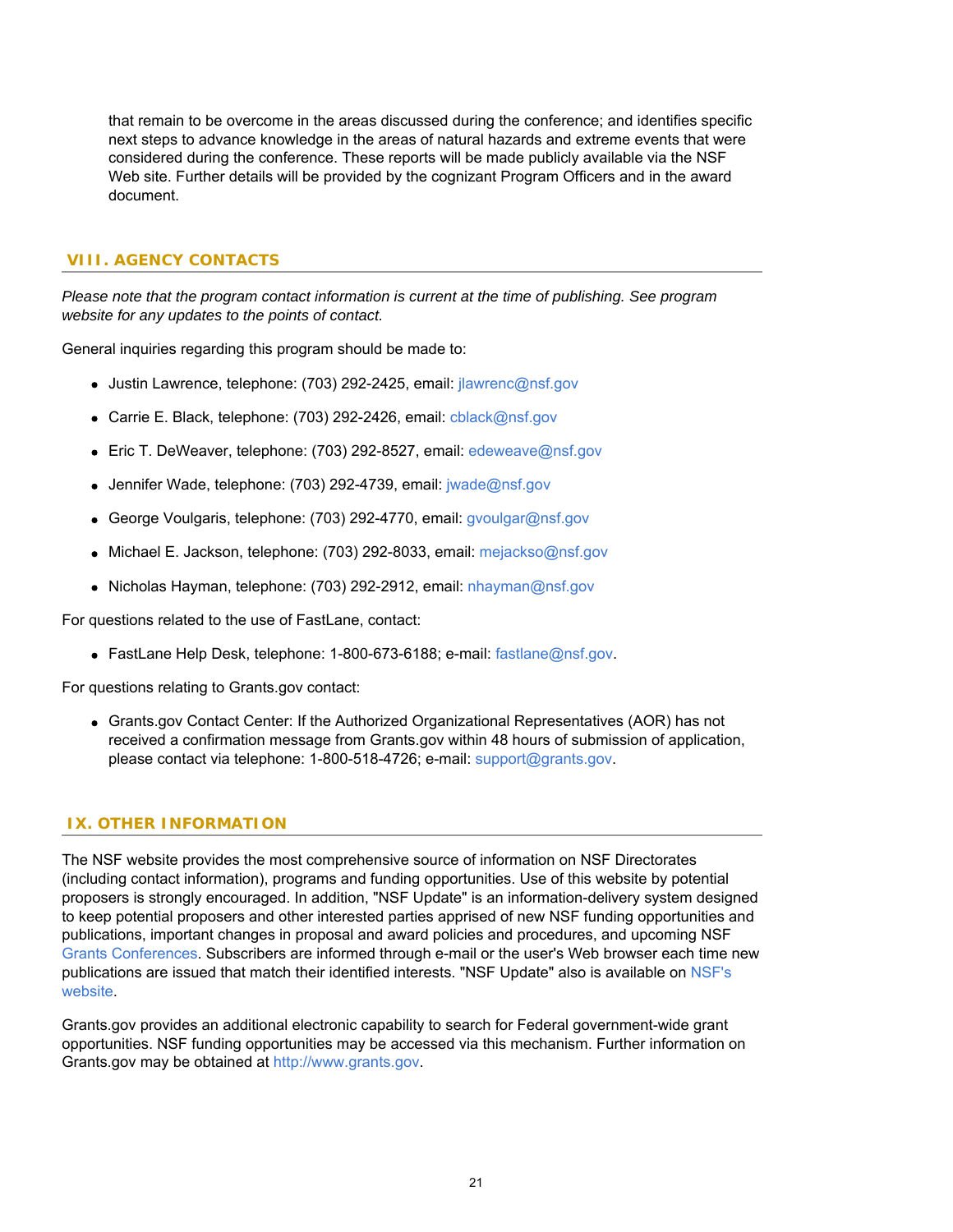#### **ABOUT THE NATIONAL SCIENCE FOUNDATION**

The National Science Foundation (NSF) is an independent Federal agency created by the National Science Foundation Act of 1950, as amended (42 USC 1861-75). The Act states the purpose of the NSF is "to promote the progress of science; [and] to advance the national health, prosperity, and welfare by supporting research and education in all fields of science and engineering."

NSF funds research and education in most fields of science and engineering. It does this through grants and cooperative agreements to more than 2,000 colleges, universities, K-12 school systems, businesses, informal science organizations and other research organizations throughout the US. The Foundation accounts for about one-fourth of Federal support to academic institutions for basic research.

NSF receives approximately 55,000 proposals each year for research, education and training projects, of which approximately 11,000 are funded. In addition, the Foundation receives several thousand applications for graduate and postdoctoral fellowships. The agency operates no laboratories itself but does support National Research Centers, user facilities, certain oceanographic vessels and Arctic and Antarctic research stations. The Foundation also supports cooperative research between universities and industry, US participation in international scientific and engineering efforts, and educational activities at every academic level.

*Facilitation Awards for Scientists and Engineers with Disabilities* (FASED) provide funding for special assistance or equipment to enable persons with disabilities to work on NSF-supported projects. See the *NSF Proposal & Award Policies & Procedures Guide* Chapter II.E.6 for instructions regarding preparation of these types of proposals.

The National Science Foundation has Telephonic Device for the Deaf (TDD) and Federal Information Relay Service (FIRS) capabilities that enable individuals with hearing impairments to communicate with the Foundation about NSF programs, employment or general information. TDD may be accessed at (703) 292-5090 and (800) 281-8749, FIRS at (800) 877-8339.

The National Science Foundation Information Center may be reached at (703) 292-5111.

The National Science Foundation promotes and advances scientific progress in the United States by competitively awarding grants and cooperative agreements for research and education in the sciences, mathematics, and engineering.

To get the latest information about program deadlines, to download copies of NSF publications, and to access abstracts of awards, visit the NSF Website at [https://www.nsf.gov](https://www.nsf.gov/)

| • Location:                                            | 2415 Eisenhower Avenue, Alexandria, VA<br>22314 |  |  |  |  |  |
|--------------------------------------------------------|-------------------------------------------------|--|--|--|--|--|
| • For General Information<br>(NSF Information Center): | (703) 292-5111                                  |  |  |  |  |  |
| • TDD (for the hearing-impaired): $(703)$ 292-5090     |                                                 |  |  |  |  |  |
| • To Order Publications or<br>Forms:                   |                                                 |  |  |  |  |  |
| Send an e-mail to:                                     | nsfpubs@nsf.gov                                 |  |  |  |  |  |
| or telephone:                                          | (703) 292-7827                                  |  |  |  |  |  |
| • To Locate NSF Employees:                             | (703) 292-5111                                  |  |  |  |  |  |